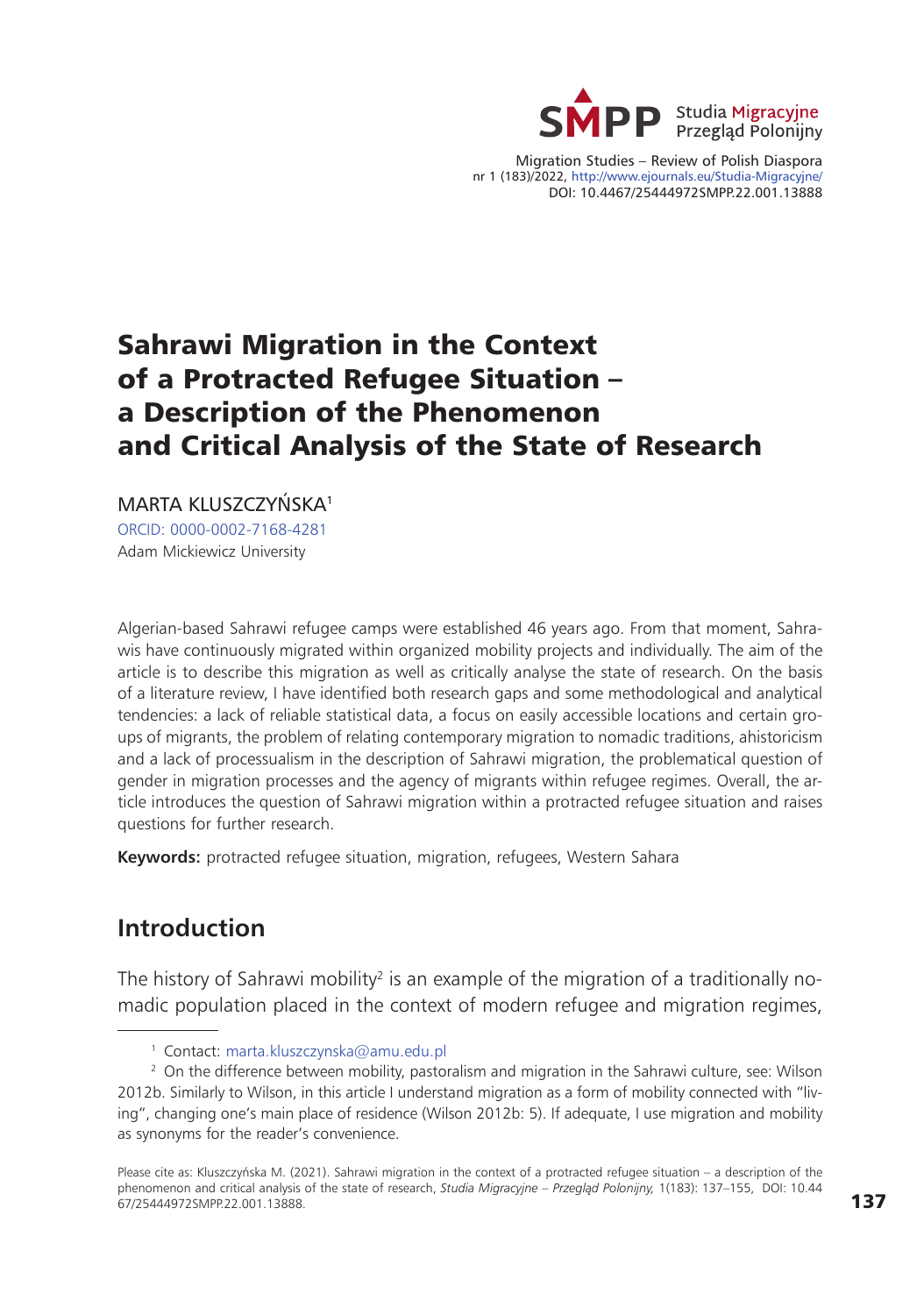with considerable influences of South-South humanitarian aid (Fiddian-Qasmiyeh 2015) and former colonial Spanish-Sahrawi ties. It also reveals processes of mobility in the context of a protracted refugee situation. Sahrawis originate from Western Sahara territories in North-West Africa in the Maghreb region. In 1884, the territory of Western Sahara was colonized by Spain. Between 1884 and the first half of the 20th century, the vast majority of people living in Western Sahara were classified as nomadic pastoralists (Caro Baroja 1955). The ongoing colonization influenced the local nomadic population (López Belloso 2016), with the intensification of sedentarization processes in the 1950s (Wilson 2012a). In the 1960s, the development of fisheries, the start of phosphate extraction and the militarization of the territory associated with Morocco's independence (1956) – all contributed to the urbanization of the Spanish Sahara. Meanwhile, in 1959–60 droughts took place in the region (Deubel 2010), forcing some nomadic communities to settle, at least partially, in emerging cities (San Martín 2009). Simultaneously, the period of colonization and sedentarization was the starting point of Sahrawi international migration, for example, to study abroad in Spain, Morocco, Algeria, Mauritania and other Arab countries. Many of the founders of the national and independence movement studied in Morocco between 1956–1970 (Deubel 2010), and some of them went into exile in Morocco and Mauritania after the anti-colonial uprising against the Spanish ruling in 1956–58 (Wilson 2012a).

Due to the Madrid Agreement between the Kingdom of Morocco, Mauritania and Spain, the end of the colonial era did not bring independence, but armed conflict. After the Moroccan and Mauritanian invasion in 1975, around 50 thousand Sahrawis had to flee to the south part of Algeria, where refugee camps were created.<sup>3</sup> The cease-fire of 1991 failed to enable Sahrawis living in camps to return to the Sahara, as a significant part of the territory is still occupied by the Kingdom of Morocco. The number of inhabitants is a subject of constant debate, however, according to the World Food Program, the most actual number of Sahrawis living in refugee camps is 173 600 (WFP 2018), with half of the population being born in the camps (Loewenberg 2005).

The analysis of the actual situation in the camps varies from emphasizing the lack of a durable solution, internal problems and high level of vulnerability of the population (Gabriel and Holley 2014), to showing the importance of agency, high literacy, democratic structures and gender equality politics. Although recent works do not repeat the admiration easy to find in articles written in the 1980s and 1990s, the dominant narrative in research-based papers is rather a critical description of a community living in a harsh desert environment and facing many external and internal problems, yet remarkably egalitarian and democratic.

<sup>&</sup>lt;sup>3</sup> Until now, the Sahrawi camps are the second oldest case managed by UNHCR (Fiddian-Qasmiyeh 2011a).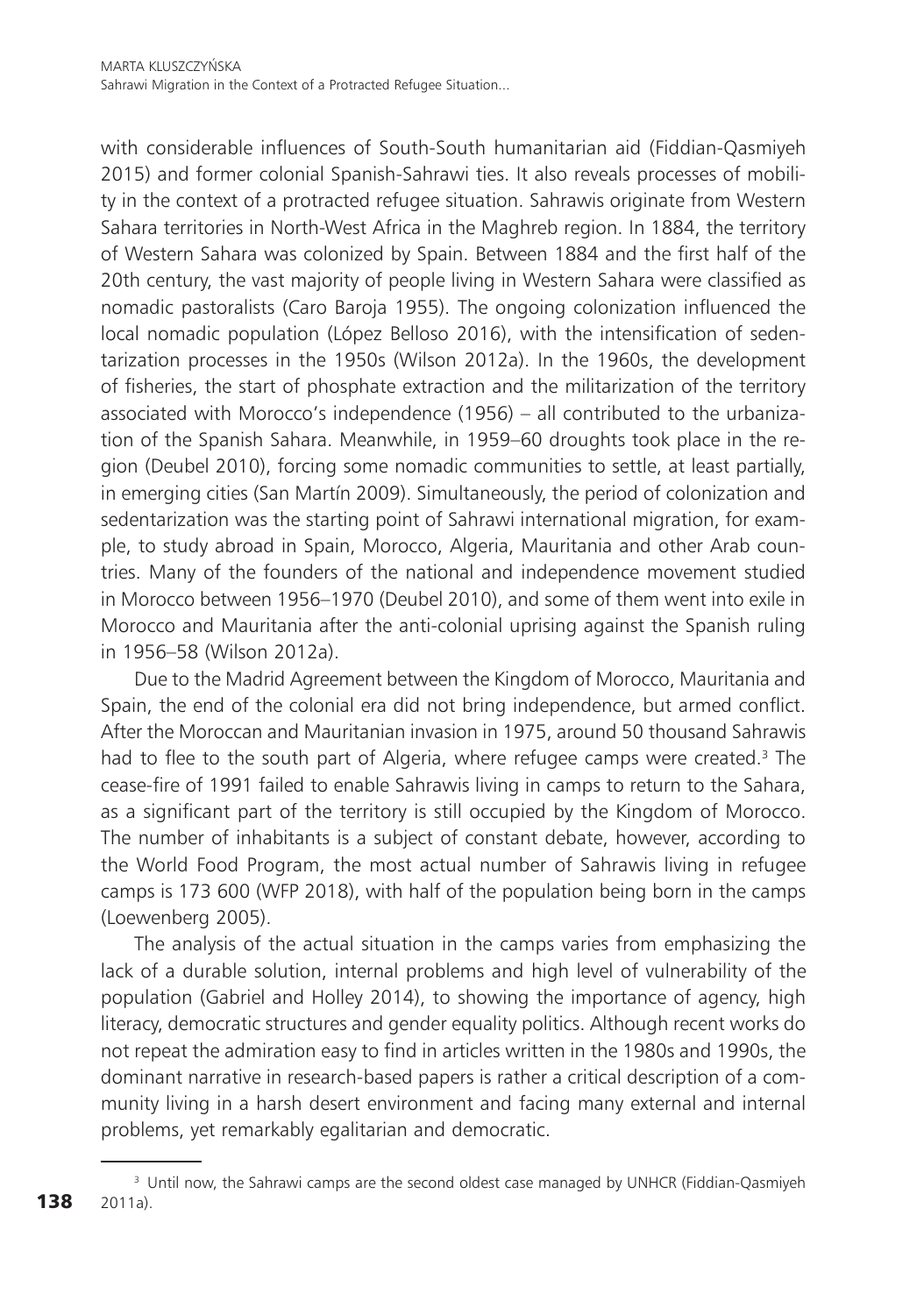

Some of those living in the camps are not settled and constitute a part of the global migratory movement – the literature highlights the high level of mobility of people living in refugee camps (Fiddian-Qasmiyeh 2014a), not only in the case of Sahrawis but Tibetans (Frilund 2019), Afghanis (Erdal, Oeppen 2018), Somalis (Huisman 2011) or Palestinians (Lindholm Schulz 2003). Their ongoing processes of mobility show us the baffling nexus of forced-voluntary migration and deconstruct this simplistic division.

The article is based on a literature review $\!4$  on contemporary Sahrawi migration from the refugee camps in Algeria.<sup>5</sup> The main aim of the article is to summarize and critically discuss the emerging literature on Sahrawi migration, identify analytical and methodological weaknesses and points out research gaps. Additionally, the article links to the literature on migration in the context of a protracted refugee situation, contributing to the deconstruction of forced-voluntary migration by being part of the ongoing discussion on mixed migration (Oelgemöller 2020) and the theoretical debate which challenges the idea of voluntariness (Erdal, Oeppen 2018).

The first part of the article integrates and summarises the chronological and geographical characteristics of Sahrawi migration from Algerian-based refugee camps. This introduction provides the background for a more detailed description of contemporary Sahrawi destinations, highlighting some research gaps. In the following sections, I critically examine four key analytical trends that describe the migratory experiences of Sahrawis: (1) the normalisation of migration resulting from the placing of contemporary migrations in a framework of a pastoralist tradition, (2) ahistorical descriptions and misinterpretation of ongoing migration as a permanent, neverending exile, (3) the partiality of analysis of migrants' agency in the context of refugee regimes and (4) methodological gender bias and gender blindness without taking into account other socio-demographic variables.

## **Mapping Sahrawi migration – a chronological and geographical description**

The year 1975 was the starting point of the creation of the Sahrawi diaspora: approximately half of the Sahrawi population was exiled after the Moroccan and Mauritanian invasion. In October 1976, there were already around 50 thousand people

<sup>4</sup> As a base of the literature review, I used Google Scholar, JSTOR and library catalogues (Bodleian Library at University of Oxford, University of Kent, and Adam Mickiewicz University), limiting the selection to articles written after the cease-fire in 1991 up to now. As a result, articles and reports used in the review were written between 1999 and 2020. In this paper, I focused on articles and books written in English and Spanish, the two main languages used in scientific descriptions and analysis of the situation of Sahrawi refugees.

<sup>5</sup> The work was supported by the National Science Centre, Poland, under research project no 2020/ 37/N/HS3/01234.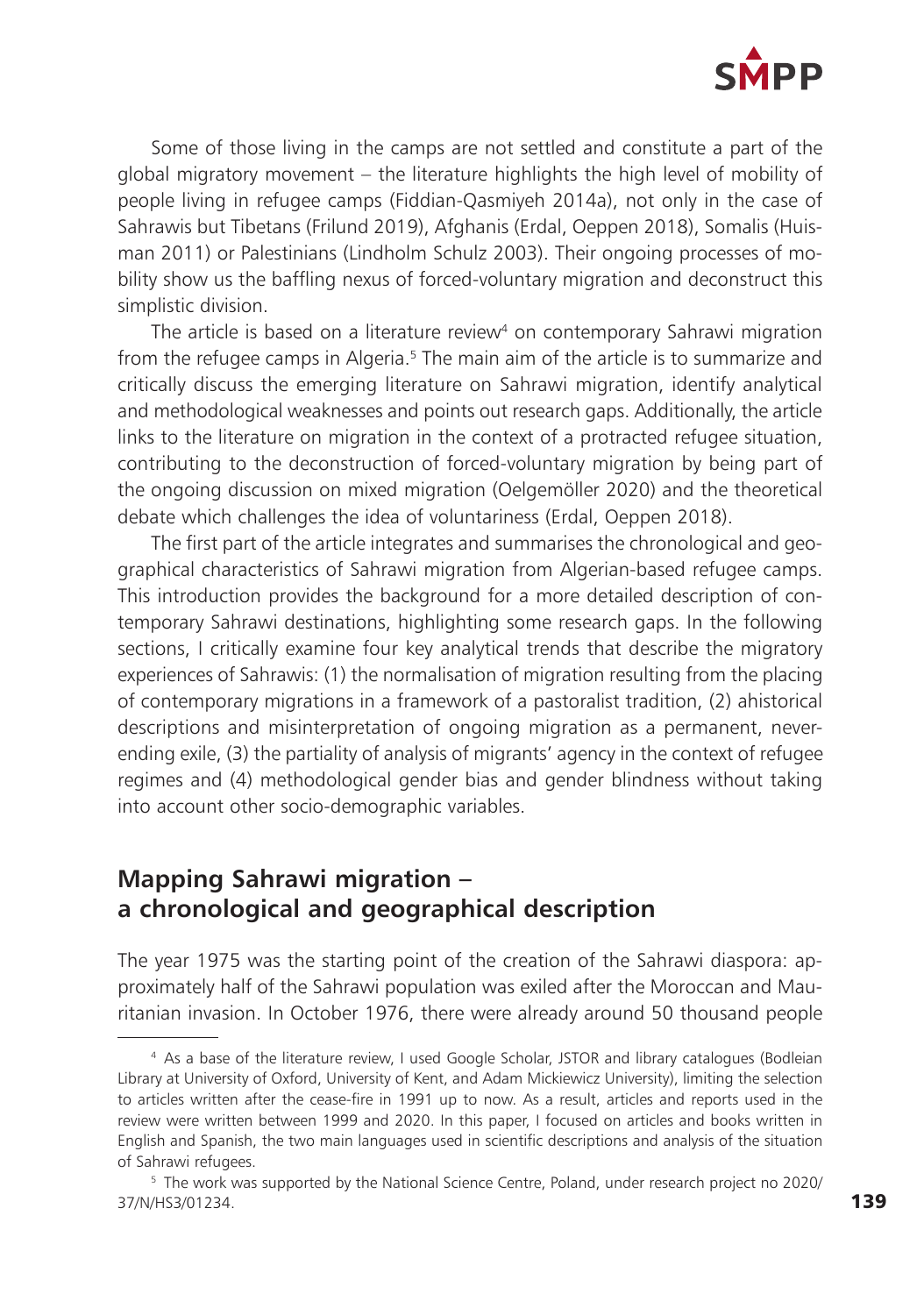living in refugee camps in the Tindouf region in southwest Algeria (Deubel 2010), where the headquarters of the Sahrawi Arab Democratic Republic (SADR) in exile is located. From the outbreak of the Moroccan-Sahrawi conflict, many countries supported Polisario<sup>6</sup> independence efforts, which opened the floor for the program of educational mobility of youths. The program started in the late 70s, on the basis of bilateral agreements between the Sahrawi government and cooperating countries such as Algeria, Cuba, Mexico, Chile, Venezuela, Syria and Libya. This political project was a result of the post-Cold War division and an interesting example of South-South development and humanitarian aid. The aim of this project was, and still is<sup>7</sup>, to educate personnel essential for the efficient functioning of the state in key areas such as medicine, nursing, pedagogy, computing, laboratory technicians, journalism, filmmaking but also philosophy or literary studies (San Martín 2009; Gómez Martín 2011, Corbet 2006 in Gómez Martín 2016b). Since the late 1970s, only in Cuba, more than 4000 scholarships for Sahrawi refugees have been founded (Fiddian-Qasmiyeh 2011a).<sup>8</sup>

This educational program has an impact both on the individuals and at the level of society (Fiddian-Qasmiyeh 2011a). It is widely spread, as in every family there is someone who took part in the project (Crivello, Fiddian, Chatty 2006). These youths, after spending 14–15 years abroad completing studies, are supposed to come back to refugee camps and work for the community. However, despite Sahrawi progressiveness, the differences between Sahrawi and Caribbean culture are enormous. From the effort to speak Hassaniya<sup>9</sup> in a "proper" way, without a specific accent, through behaviour, openness and a more critical stance on many aspects of living in the camps, to the inter-gender relations of socio-cultural practices – the day-to-day cultural differences are highly visible (San Martín 2009, Fiddian-Qasmiyeh 2013a). At the personal level, memories about the childhood abroad are full of loneliness and longing. After their return, students are supposed to work in the camps up until the country becomes an independent Western Sahara, which is still hoped for, but was expected especially in the early 1990s when the independence referendum was to be held. Nevertheless, the work of well-qualified staff is not paid or low-paid, which

<sup>6</sup> Polisario Front is a Sahrawi liberation national movement considered as a representative of Sahrawis by the UN, cooperating closely with the Sahrawi Arab Democratic Republic government.

<sup>&</sup>lt;sup>7</sup> The project is ongoing, although previous decades have seen less people taking part.

<sup>&</sup>lt;sup>8</sup> We lack comprehensive statistics and the data provided differs significantly, but according to Cédric Omet, until 2008 around 6000 Sahrawis were studying in Algeria, 1000 in Cuba, 1000 in Libya, 100 in Syria, a couple hundred in Spain and a few dozen each in Norway, Germany, France, Venezuela, Mexico, USA (Cédric Omet 2008, cited in Gómez Martín and Correa Álvarez 2015). Moreover, the project scale is not stable. In the case of Cuba, the most vital donor of stipends apart from Algeria, 1977 was the first year when a group of 22 students migrated (Gómez Martín and Correa Álvarez 2015). From 1980 to 1999, every year around 800 youths were sent, but from 2000 to 2002, it was only 200, with further decreases thereafter (Monje 2012 cited in Gómez Martín and Correa Álvarez 2015).

<sup>140</sup> <sup>9</sup> Hassaniya is a dialect of Arabic used by Sahrawis and in several regions of northwest Africa, for example in Mauritania.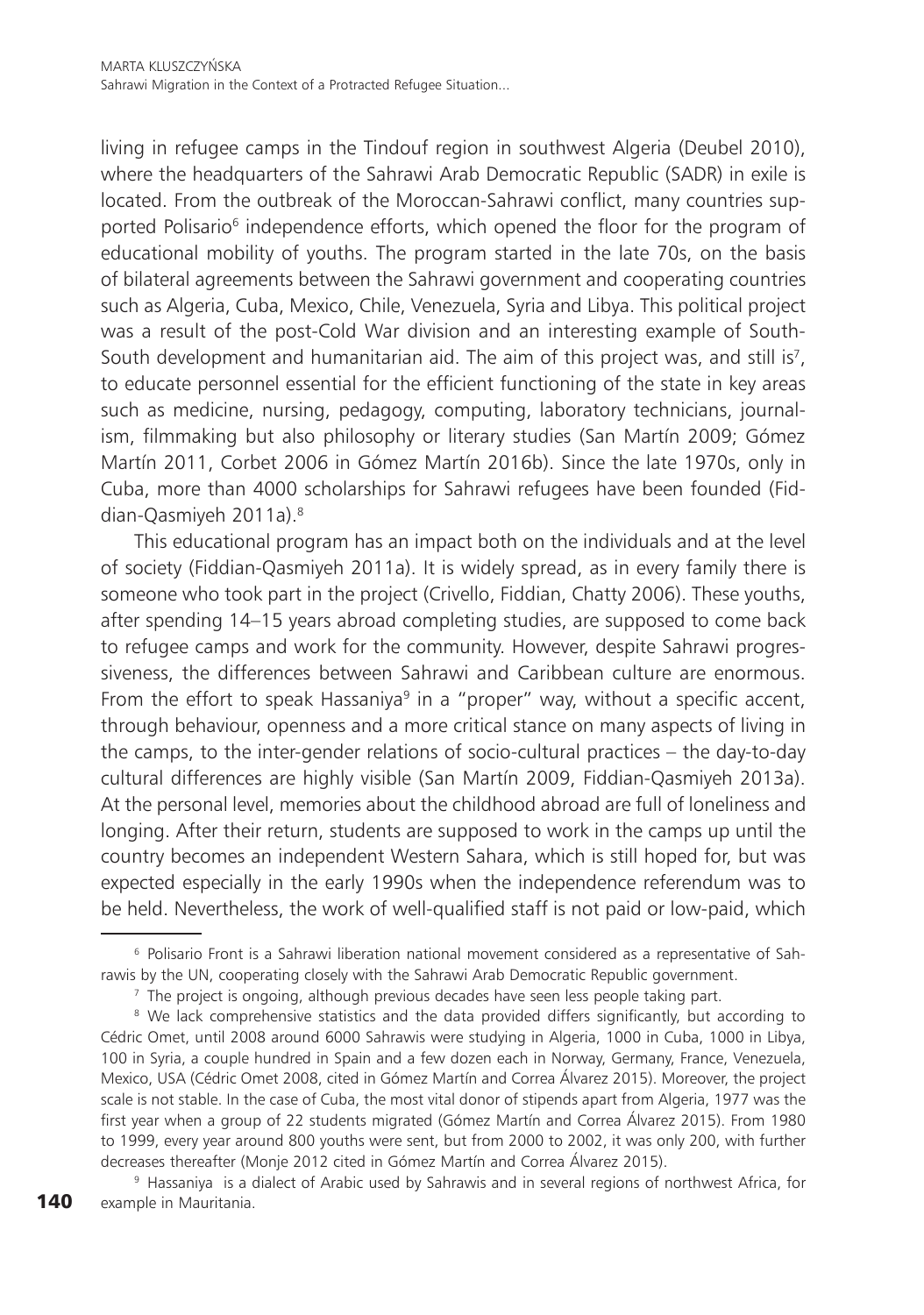

together with the experience of living abroad and socio-economic changes<sup>10</sup> in the camps after 1991 prompt some to consider further migration.

An interesting project called *Vacaciones en Paz* started in the 1980s. It is a Span $ish<sup>11</sup>$  grassroots initiative through which around 5 to 10 thousand Spanish families invite Sahrawi children age 8–12 for two months to their homes. The main purpose of the project is to give time to tend to children's health, avoid the hottest summertime months and acquire Spanish cultural and language competencies (Gómez Martín 2010; Fiddian-Qasmiyeh 2012). Simultaneously, a vital aspect of the trip is to create a relationship between a child and a Sahrawi family with a host family in Spain. Equally important are the political aspects of the project, as it aids to spread information about the Western Sahara case and build a strong pro-Sahrawi movement in Spain. Gina Crivello, Elena Fiddian and Dawn Chatty show how the transnationalization of care throughout this project engages families – empathetic however not so much concerned about the politics – in the Sahrawi struggle through young "ambassadors", not only giving direct financial assistance and two months of childcare but also international solidarity (2006). Moreover, according to the World Food Programme, being part of the program can positively influence a family's economic position, consequently, those households who do not have access to *Vacaciones en Paz* can be in a financially more vulnerable situation (WFP 2008 cited in Fiddian-Qasmiyeh 2011b).

In the mid-1990s the UN failed to hold a referendum hoped for by everyone (Gómez Martín 2011) which together with socio-economic changes in that decade and harsh environmental conditions (Gila et al. 2011) had an influence on a noticeable increase in the number of migrating Sahrawis.

## **Main destinations of actual Sahrawi mobility**

María López Belloso has distinguished three main destinations of actual migration flows: 1) Western Sahara territories under Moroccan control, 2) migration toward *badia* – the so-called Liberated Territories – which makes up of the territory of Western Sahara to the east of the berm<sup>12</sup>, and 3) migration toward Europe, particularly Spain (2016). Additionally, Sahrawis migrate to the countries cooperating within the project of educational mobility, the countries involved in the local version of the *Vacaciones en Paz* project (for instance Italy), and to Mauritania, an important desti-

 $10$  The late 90s can be interpreted as a decade of an impasse – without a referendum and without the possibility to survive economically (Gómez Martín 2013).

<sup>&</sup>lt;sup>11</sup> The majority of children spend vacations in Spain, however in the last decade some children are also sent to Italy (Medina Martín 2014) or the U.S. (Fiddian-Qasmiyeh 2011b).

<sup>&</sup>lt;sup>12</sup> The wall built in the 1980s by Morocco through the territories of Western Sahara, which had affected the establishment of a ceasefire and divided Western Sahara into an area administrated by the Kingdom of Morocco, with access to the sea and many natural resources, and lands east of the berm, administrated by SADR and Polisario.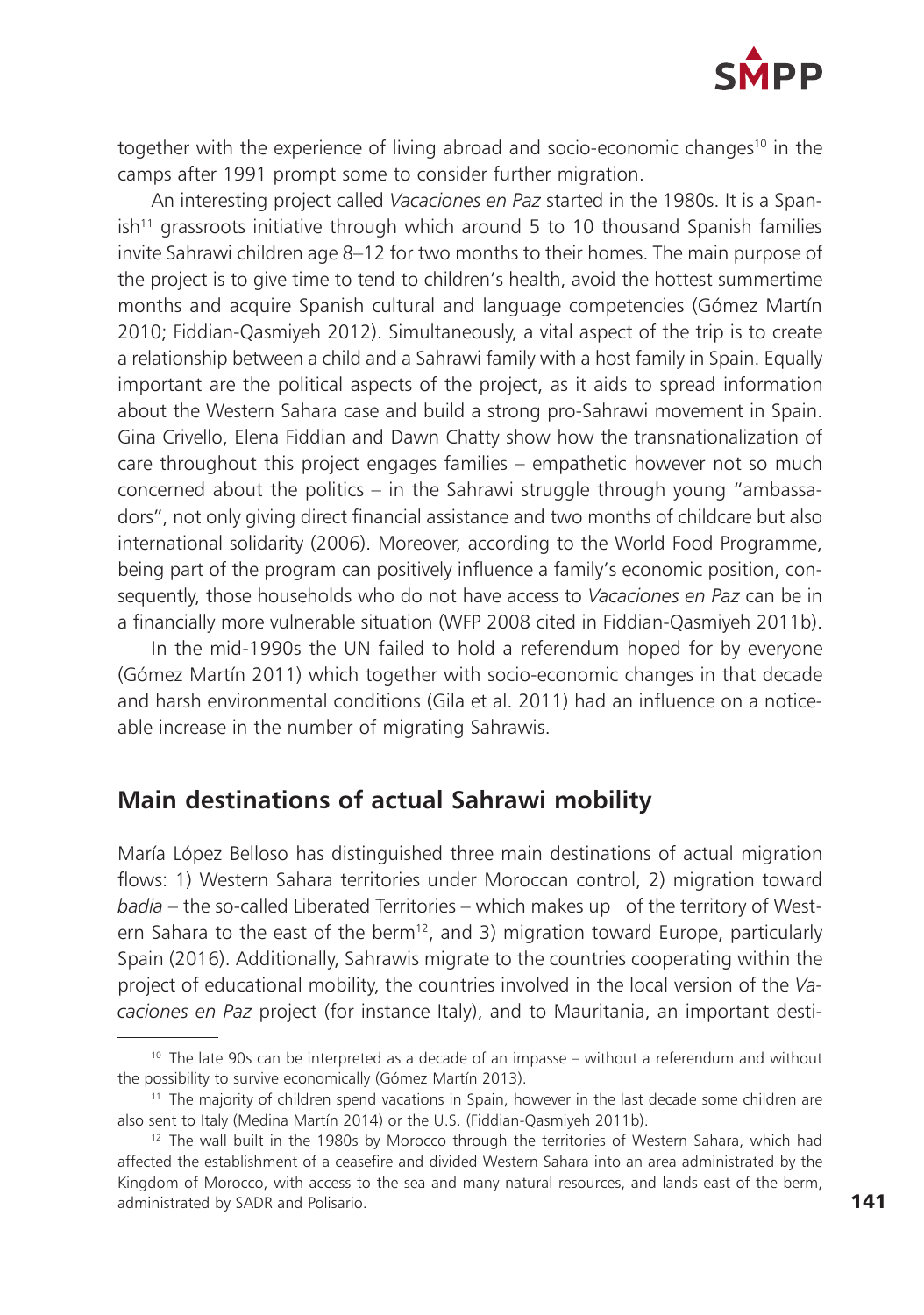nation for Sahrawis from the very beginning of the exile, which is still considered as a reasonable place to migrate from both Western Sahara itself and refugee camps. Sahrawis from *campamentos* also migrate to other regions of Algeria: mostly to main cities to the north and surrounding areas of the refugee camps.

## **Migration toward Spain**

Spain remains the main destination for Sahrawi migration. Spain is chosen not only because of the geographical proximity but mostly because of (post)colonial ties: Spanish is the second official language of SADR in exile, and Spanish civil society is the most active when it comes to grassroots humanitarian aid in refugee camps in Algeria. The Sahrawi migration occurring before the war of 1975–76 can be treated as another explanatory reason for the tendency of choosing Spain as a destination (Gila et al. 2011).

It is difficult to measure the migration flow toward Spain, as this category is absent in the statistics (López Belloso 2016). The only exact data referring to Sahrawis are those asking for asylum  $-31$  in 2019 – but it is not possible to differentiate if they were coming from refugee camps or from the Western Sahara territories. The largest effort in calculating the Sahrawi diaspora in Spain was made by Carmen Gómez Martín<sup>13</sup>. By summarizing existing partial data and on the basis of interviews with Polisario officers, she calculated the number of Sahrawis in Spain in 2008 as high as 10–12 thousand (Gómez Martín 2013). Nevertheless, as she mentioned in a more recent article, implications of the financial crisis of 2007–2008 could strongly impact the willingness of many Sahrawis to migrate or to stay in this country (Gómez Martín 2016b), while the COVID-19 pandemic may have an even greater effect<sup>14</sup>.

According to Alice Wilson, migration to Spain is diverse, and apart from students, migrant workers (both short- and long-term), there are many families with children already born in Spain (2012a). The study carried out by Gómez Martín showed that the majority of Sahrawis in Spain were "the second generation of the Polisario", so those who were 45–50 years old around 2010 (Gómez Martín 2010). Additionally, a considerable part of migrating Sahrawis are those who one-two decades earlier were sent to Cuba and, after returning to refugee camps, without the possibility of finding work and with distinguishable socio-cultural practices, decided to migrate to Spain.

<sup>&</sup>lt;sup>13</sup> Some statistical tendencies are also given by other authors, but not sufficiently supported by the data. For example, according to Shelley, during his fieldwork around 4000 young men migrated from the camps to work in Spain (2004). Another assumption was made about Sahrawi women's migration, stating that it is a newer phenomenon than of Sahrawi men, which was based only on a non-representative qualitative research with a particular group of women (Garcia Vega et al. 2009) or migration flows toward Spain were described as increasing without any reliable data (López Belloso 2016),

<sup>&</sup>lt;sup>14</sup> The article was written in the middle of the COVID-19 pandemic. For the moment, the onset of the pandemic has affected camp residents, with 88% experiencing a disruption of work activities (WFP 2020). The restriction of movement between the camps was in force from March 2020 (UNHCR, WFP. UNICEF 2020) to June 2020 and again from March 2021 due to a surge in cases of the disease (UNHCR 2021). The Vacaciones en Paz project is suspended from 2020 (Mateo 2020).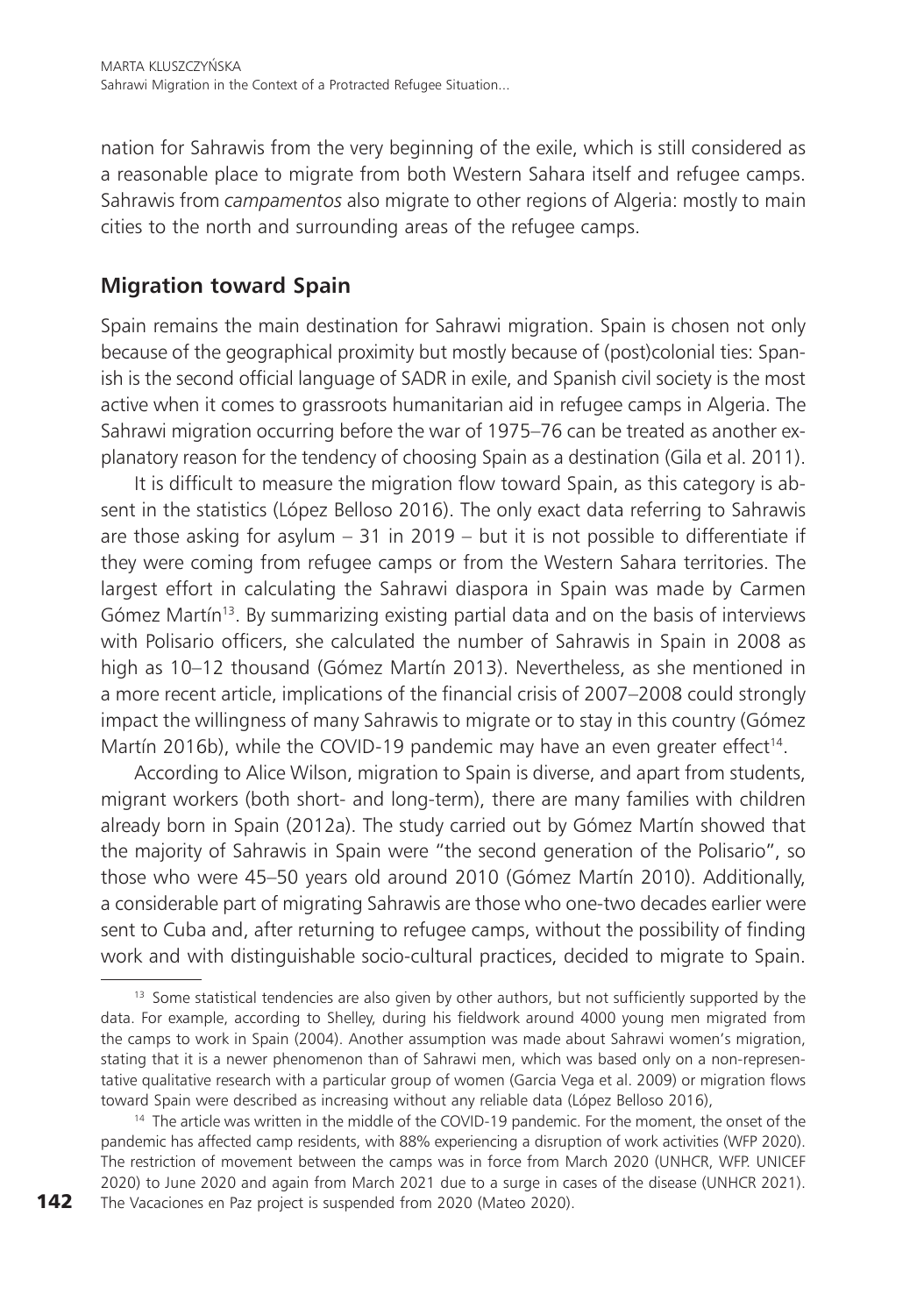

As in many migration flows, the first group of Sahrawis migrating to Spain around 1996–1997 consisted mostly of university graduates (Gómez Martín 2010; Gómez Martín 2013), followed by less qualified workers at the beginning of the  $21^{st}$ century (Wilson 2012a). Simultaneously, in the middle of the 2000s, medical diplomas were quite easily acknowledged (Fiddian-Qasmiyeh 2011b). During the next two decades, the heterogeneity of this migration movement increased and highly skilled professionals and SADR diplomats were followed by less qualified workers, families, and people involved in medical treatment programs.

As Carmen Gómez Martín states (2016a), this mobility has a contradictory perception in *campamentos* (camps). On the one hand, emigration can be understood as a form of abandonment of the national cause – independence of Western Sahara, undermining the sense of the Sahrawi national liberation struggle and the impact of the SADR government on the Sahrawi society (Gómez Martín 2010; Wilson 2012a). On the other – Sahrawis living abroad are a source of financial remittances, an essential part of the camps' economy and an important part of the commercial chain of products manufactured in the camps (Tavakoli 2020). The migration from Tindouf, mostly towards Spain, affects the economic and social life in the refugee camps, significantly facilitating access to the goods and services of many families and increasing economic inequalities within society.

López Belloso depicted the ongoing increase of migration barriers (in law and institutional practice) significantly affecting the mobility of Sahrawis to Spain. In the majority of cases, the legalization of stay in Spain requires an Algerian passport, as the Sahrawi Arab Democratic Republic is not recognized by Spain. In some situations, Sahrawis enter a group of stateless people in Spain (López Belloso 2016). In addition to problems with legalisation of stay, we can differentiate issues such as xenophobia of the Spanish society, lack of the acknowledgement of Spanish colonization of Western Sahara in the legal system, increasing obstacles to the recognition of higher education qualifications in recent years, and the experience of being stuck in the irregular economy15 (Gómez Martín 2016b). Sahrawis living in Spain can face problems of cultural differences as well (López Belloso 2016).

#### **Migration towards territories of Western Sahara controlled by Morocco**

Migrating to Western Sahara involves the danger of being persecuted or the possibility of the violation of basic human rights (López Belloso 2016)16. However, a Moroccan

<sup>&</sup>lt;sup>15</sup> For example, at the end of the 2000s, only about 200 Sahrawis worked in the medical sector, and only Cuban diplomas gave the chance to be recognized in Spain (Gómez Martín 2013: 232).

<sup>&</sup>lt;sup>16</sup> Only in 2020, Human Rights Watch noted the physical abuse of Sahrawi activists and journalists working in Western Sahara, preventing gatherings organized by the pro-independent movement and blocking work of some local human rights NGOs (HRW 2021).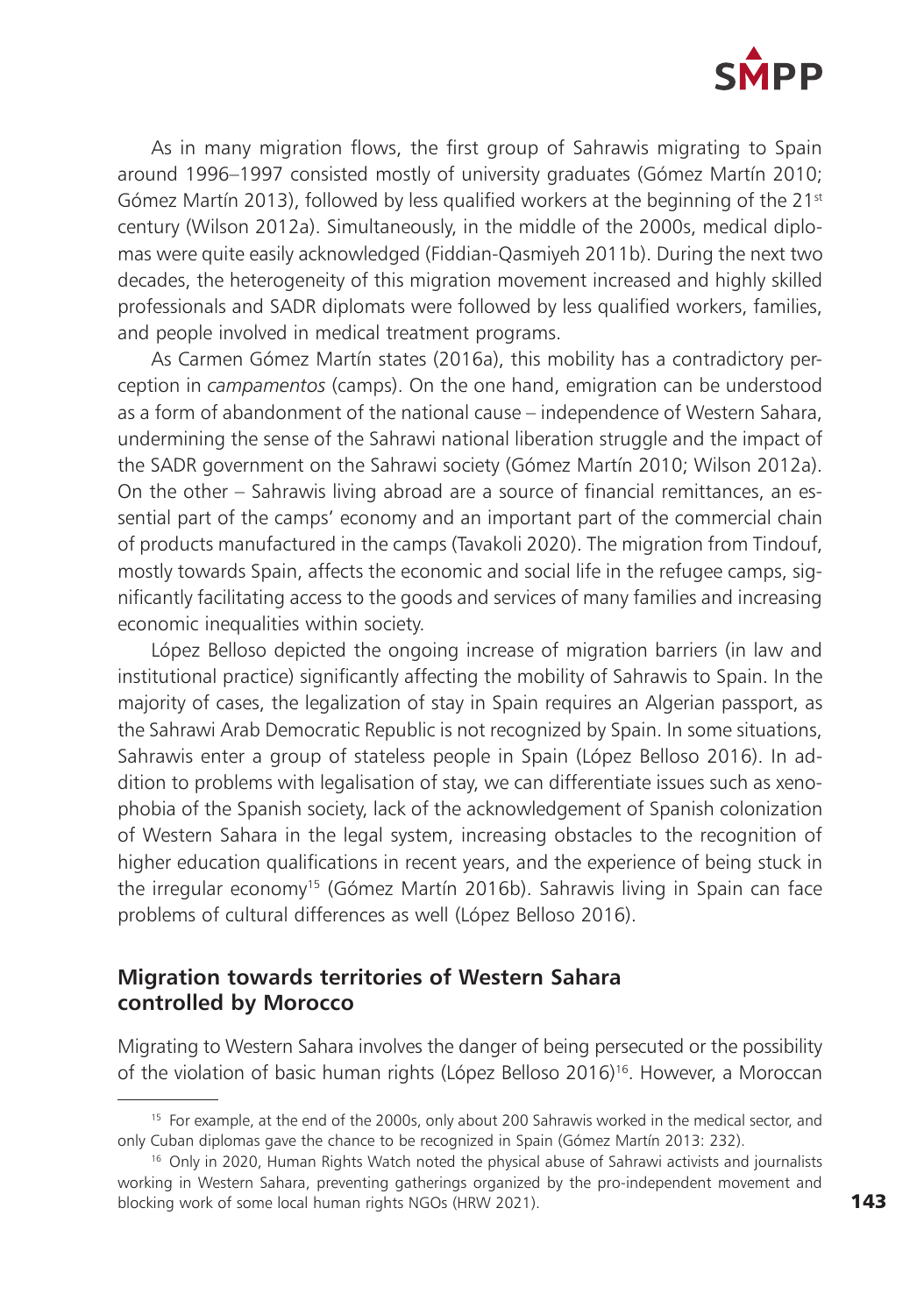project which could be called "funding for belonging" made it an option worth considering: in the late 2000s, 1250 dirham  $(115 \text{ EUR})$  was offered<sup>17</sup> for the start of a new life in the Western Sahara territories, in return for alignment to the Moroccan Kingdom. The number of people who decided on such a transaction – so-called ralliés – was estimated at 8 thousand by 2010, and the rise of numbers at that moment could be connected with the closure of the Mauritanian border and the growing financial crisis in Europe (Wilson 2012a). As Wilson stated, 2010 was specific for an emerging migration of young ralliés men, some of whom, after spending some time in Moroccan controlled territory, sold an obtained house and came back to refugee camps with money or new 4-wheel drive cars (Wilson 2012a). Although this migration was satirically commented in poetry as an act of betrayal, especially when it comes to the Moroccan alignment of some notable Polisario politicians, some decided to migrate to Western Sahara due to the harsh living conditions in the camps or with the purpose of family reunification (Boulay 2016). For some Sahrawis, this temporal migration was a form of reclaiming the robbery that Morocco is carrying out on the Sahrawi territory. In 2010, after the Gdem Izik<sup>18</sup> protests, Morocco changed its policy and restricted the program to families with children, suspending the availability for young men, which shortly resulted in its end around 2009–2012 (Boulay 2016; Wilson 2012a; Wilson 2017).

## **Migration towards badia and Algeria**

After unsuccessful attempts to resolve the Saharan-Moroccan conflict, a settlement in the *badia* is considered to be another way to escape the protracted exile (Wilson 2012a). However, although the idea is supported by the government, its implementation poses additional problems. Living within the territory of Western Sahara would change the humanitarian status of Sahrawi refugees and would make it impossible to rely on humanitarian aid (Wilson 2012a). Additionally, the Liberated Territories of Western Sahara lacks natural resources which could provide financial income. Nonetheless, around 2010, it was estimated that 20 000 people were already living in *badia* (Fiddian-Qasmiyeh 2011b). For some families, this is a desirable place of seasonal mobility while the animals are grazing (Wilson 2012a), which provides the opportunity of facilitated movement from *badia* to the camps, back and forth (Wilson 2017). Moving to *badia* is also strongly associated with the return to a more nomadic lifestyle which, while being appealing to many, can be equally challenging as the traditional pastoralist lifestyle is not familiar to the majority of those born in exile (López Belloso 2016).

<sup>&</sup>lt;sup>17</sup> Other sources mention the equivalent of EUR 180 per month or the possibility of lucrative employment (Boulay 2016: 668).

<sup>&</sup>lt;sup>18</sup> Gdem Izik was a protest camp in the Western Sahara territories lasting from 9th October to 8th November 2009. The main claims of the protesters were related to the problem of human rights violations, discrimination of Sahrawis, as well as poverty and economic inequality.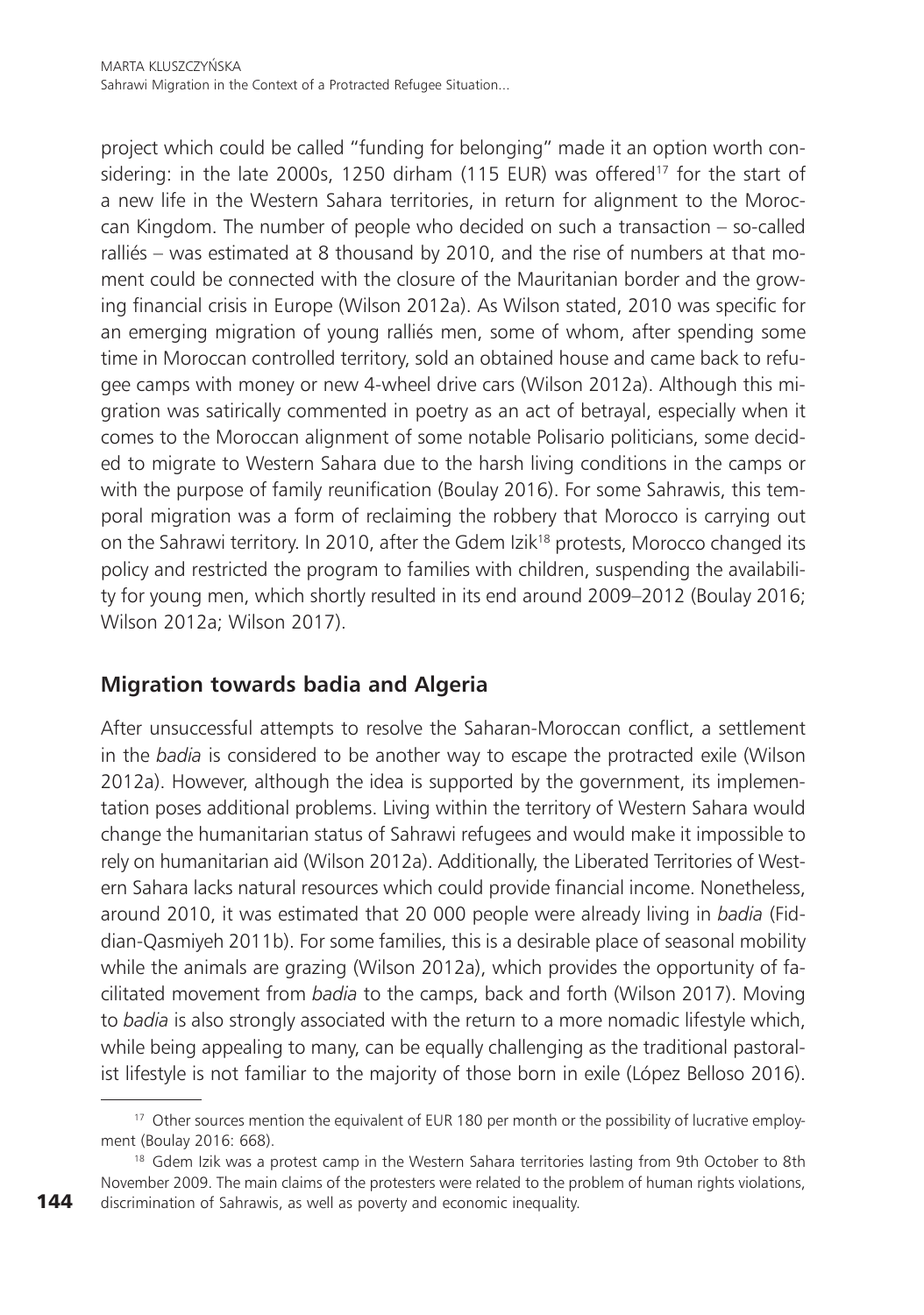

Despite these difficulties, some families have decided to live there, declaring much larger independence as one of the reasons for this choice (Fiddian-Qasmiyeh 2011b).

When the pastoralist lifestyle is considered, a similar destination choice is an Algerian territory around Tindouf, but not the camps themselves. The Algerian-supported settlement around the Tindouf region is an encouraging opportunity for those who have the right to Algerian nationality. This settlement gives a chance to households to be a more independent without relying on humanitarian aid, with electricity and running water, but still close to other Sahrawis – the typical scheme is a type of circular migration between Algerian- and camp-based homes (Wilson 2012a). Moving to the open desert is also a chance to avoid various restrictions imposed by Polisario. As an example, one of Wilson's interlocutors cites that moving out from the camps enables to organize a traditional wedding with camel slaughtering (Wilson 2017).

#### **Migration towards Mauritania**

For some, Mauritania is an adequate destination with similar environmental and cultural characteristics as Western Sahara itself, but without Moroccan control. The cities like Zouerate (east to Western Sahara) and Nouadhibou (on the coast, in the borderland of Western Sahara) are typical Sahrawi settlement choices (Deubel 2010). An estimation shows that at the end of the  $20<sup>th</sup>$  century around 23 000 Sahrawis lived in Mauritania (UNHCR 2000: 187), but it is not clear how many of them came from the camps and Western Sahara, and how many are ethnic Sahrawis born in Mauritania.

In all of the cases mentioned above, we do not have access to reliable statistical data (Garcia Vega et al. 2009), and for many of these destinations we lack research-based studies about the situation of Sahrawis. Even in the case of Spain, the articles are often based on secondary data or the extrapolation of juridical analysis.

Little is known about the migration to Mauritania, Algeria or even to *badia*. Those destinations are harder to reach for scholars and require additional qualifications exceeding the knowledge of the Spanish language. However, they are necessary to depict a more comprehensive understanding of the phenomenon. Moreover, previous research was focused on groups that were easier to reach by scholars: activists, poets, political collectives, students or young women. Some of the lacking groups are elderly people, physical workers or those migrating for medical treatment – which in migration studies is an emerging field of research (Main 2018). The situation of families with children is equally blurred.

Although there is an increasing number of studies on Sahrawi migration and a significant proportion of them have an excellent methodological basis and high analytical value, we can still distinguish many of the research gaps identified earlier. In addition, certain analytical and methodological tendencies can be observed, which I will critically discuss in the following section.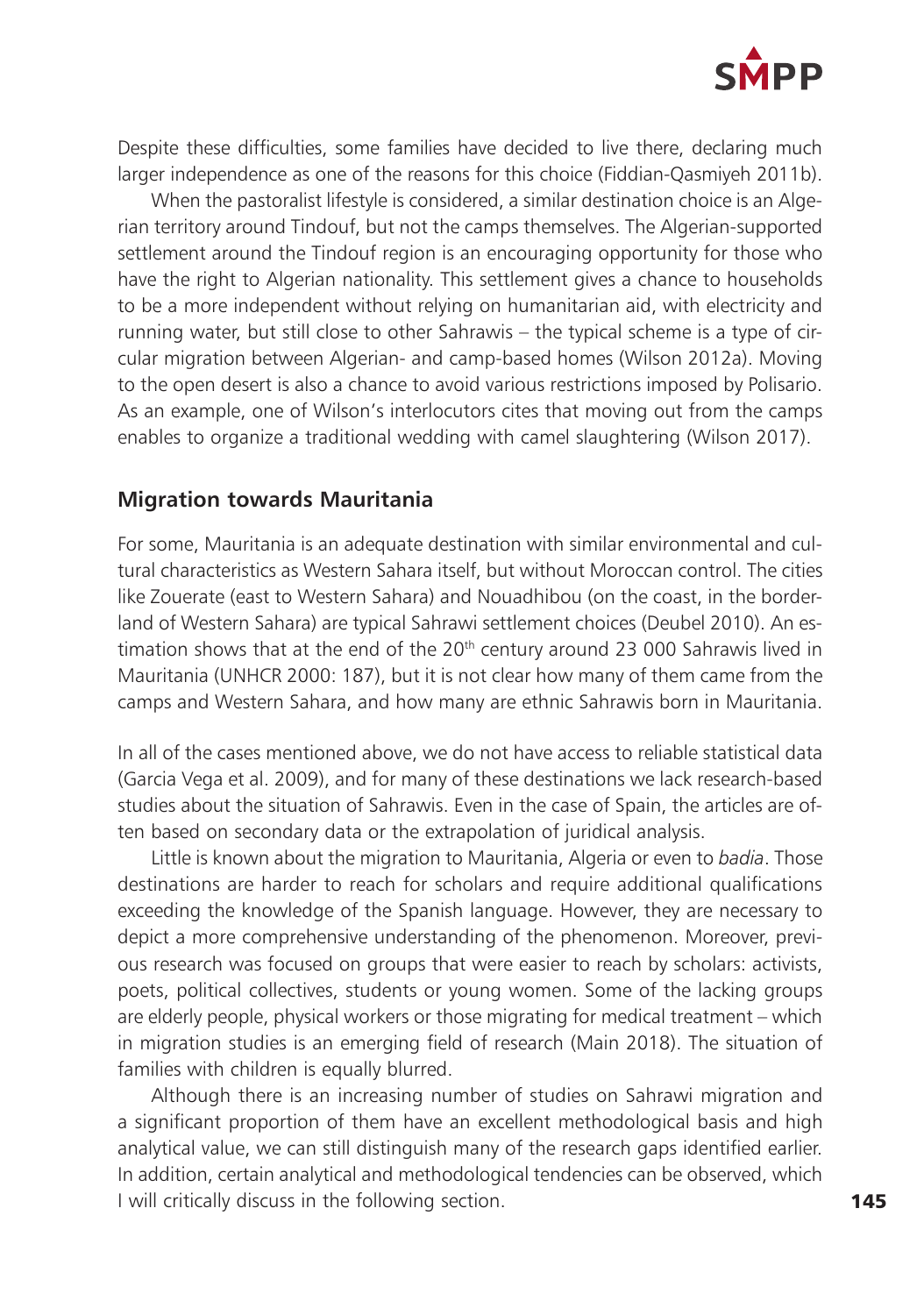# **Culture of migration and traditional pastoralism**

Mobility is seen as a fundamental feature and an intrinsic characteristic of the Sahrawi society. Despite the sedentarization process detailed in the introductory part of the article, before the exile in 1975, pastoralism was still widely spread, and semisedentary practices were common (Wilson 2012b). The actual constant movement could be considered as a characteristic of the Sahrawi society, visible both in Sahrawi culture and social organization (López Belloso 2016; Claudot-Hawad 2005). Elena Fiddian-Qasmiyeh suggests that over the last 40 years, a type of migration culture has developed: aspiration, desire and habit of mostly young people to emigrate or start a circular migration, spread among young Sahrawi men and women (Fiddian-Qasmiyeh 2011b). Previously the main reasons for mobility were ecological and seasonal weather factors, while modern transnational connections are a response to politically and economically limited possibilities (Chatty, Fiddian-Qasmiyeh, Crivello 2010). It is worth noting, however, that relating modern migration – which occurs within the refugee regimes (Kleist 2018) in the context of protracted exile – to the traditional nomadism can be misleading. I would draw attention to an excerpt from the article in which the author refers to the past:

From the very beginning, the history of the Sahrawi community has been tied to migrations coming from the Arabian Peninsula to this territory. The former intermixed with the autochthonous Berber population throughout the 11th and 13th centuries, giving place to the Sahrawi people. These were characterized as being a nomadic society linked to pastoralism and commerce until the 20th century (López Belloso 2016: 31–32).

This nomadic orientalist gaze normalizes migration as an adaptation strategy to the harsh desert environment and lack of work, by referring it to a tradition of pastoralism. A nomadic interpretation can hide crucial aspects of being part of the 21<sup>st</sup>-century migration regime with its obstacles, laws, institutions and border controls (Glick Schiller, Salazar 2013, Kleist 2018). This kind of orientalist gaze associates pastoralism – one of several ways to ensure one's existence in desert conditions – with some kind of inherited nomadism. This idealized nomadic tradition is also repeated by some Sahrawis, who points out that colonialism itself was the power that changed socio-cultural practices and introduced borders on free humans (Wilson 2017).

Within the framework of political anthropology, Alice Wilson stated that "a common technique in facing (...) moments of crisis, throughout the history of those presently calling themselves Sahrawis, has been to initiate a migration" (Wilson 2012a: 2). Migration as an "expected" response to harsh environmental circumstances, "was not an extraordinary situation" (Wilson 2012a: 5). Contemporary migration, however, displays other characteristics. Before sedentarization, pastoralism and temporal mobility was a practice of the majority of Sahrawi people. The exile of 1975–76 was the last moment when mobility was a widespread experience. After that point, probably only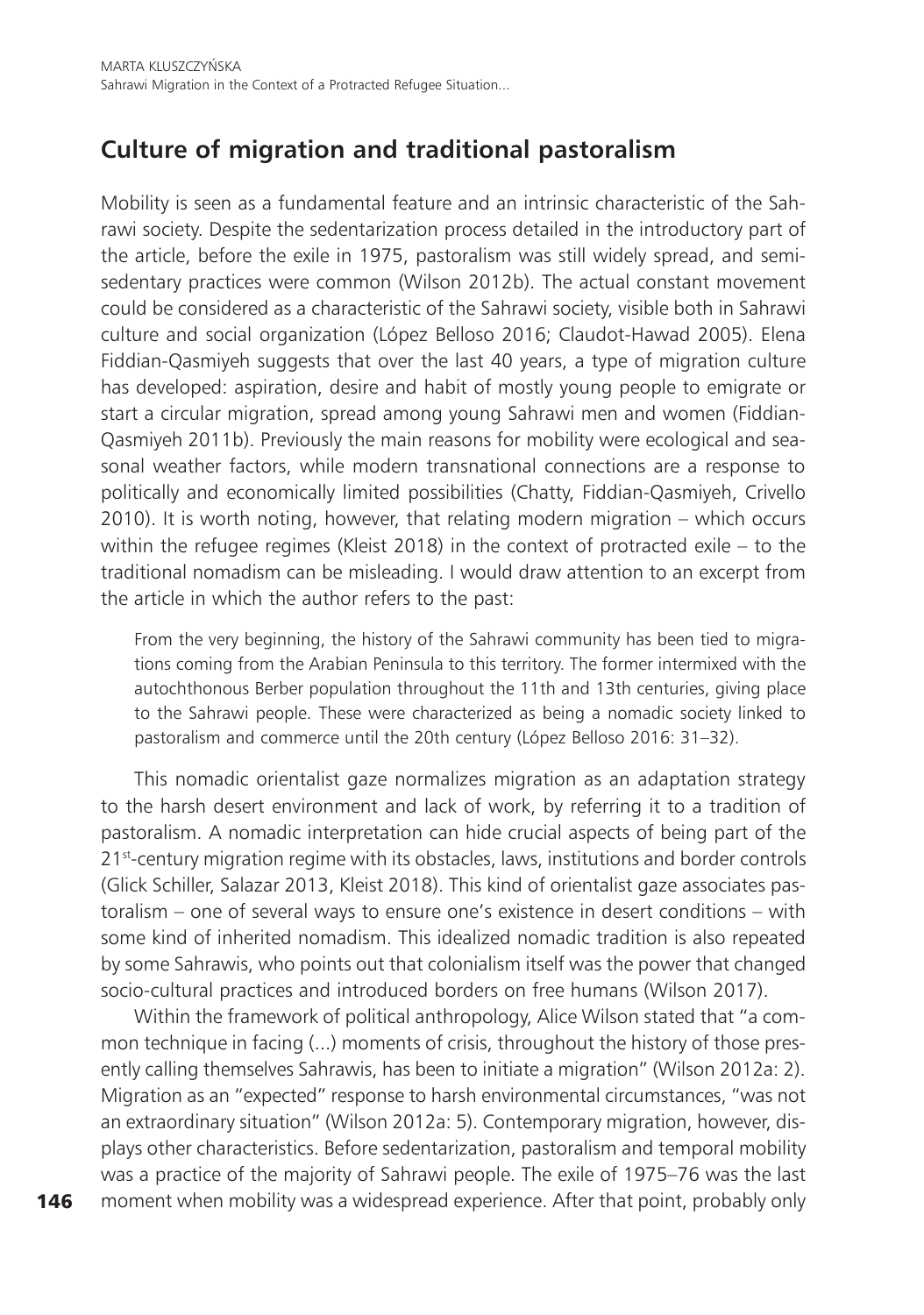

a minority of the camps' population travels for education, work, health or personal reasons: around 2008 it was only 16% (HRW 2008: 122).

The nomadic tradition of contemporary refugees gives an additional challenge to analysis – it should be recognised and acknowledged, but without the nomadic orientalist gaze which normalizes migration within a protracted refugee situation. This kind of normalisation has already been depicted in the analyses of other groups with mobile traditions, e.g. Romani (Lauritzen 2018). This nomadic orientalist gaze which links some characteristics of traditional practices with contemporary analysis is visible also in the next problematic tendency – ahistorical description.

# **Time and timelessness of exile – the problem of static culture and permanent exile**

The problematic question of time is visible in Sahrawi research in two descriptive tendencies. The first is visible in the ahistorical description, the lack of linking of some characteristics of the Sahrawi society with a specific time. Scholars tend to refer their analysis to Sahrawis in general or the "past" in the very unspecific context, "to present this long period of occupation and exile from a static perspective" (Gómez Martin 2016a: 105). An example of this ahistoricism can be seen in the below-mentioned text, in which the actual social practices are related to the unspecified past:

Nomadic social organization afforded some classes of women a position of higher status relative to Arab and Berber women in more sedentary neighbouring populations. This status differential did not, however, hold true for all women as class distinctions were central. (Deubel 2010: 68).

A lack of indication of the precise historical moment is a problem of many articles and may be read not only as a consequence of a general lack of data but should be understood as a version of the orientalist gaze of frozen and static culture, describing the Other as "detached from time" (Thomas 1999) or by denying "coevalness" (Fabian 1983).

The second time-related tendency is the lack of a processual dimension in analysis. For instance, in a detailed and nuanced analysis of Sahrawi migrations, Carmen Gómez Martín distinguished four periods of this prolonged exile (Gómez Martín 2016a). The first period was the forced displacement of a major part of the Sahrawi population from Western Sahara territories toward Algeria and the foundation of refugee camps in 1975–1976. The second period, starting in the late 70s, was characterized by widespread top-down governmental projects of youth mobility with mostly education purposes. The third exile began with a noticeable increase in the number of Sahrawis migrating to Spain in the 90s. The fourth period of exile started with the economic crisis of 2008, imposing changes in migration patterns which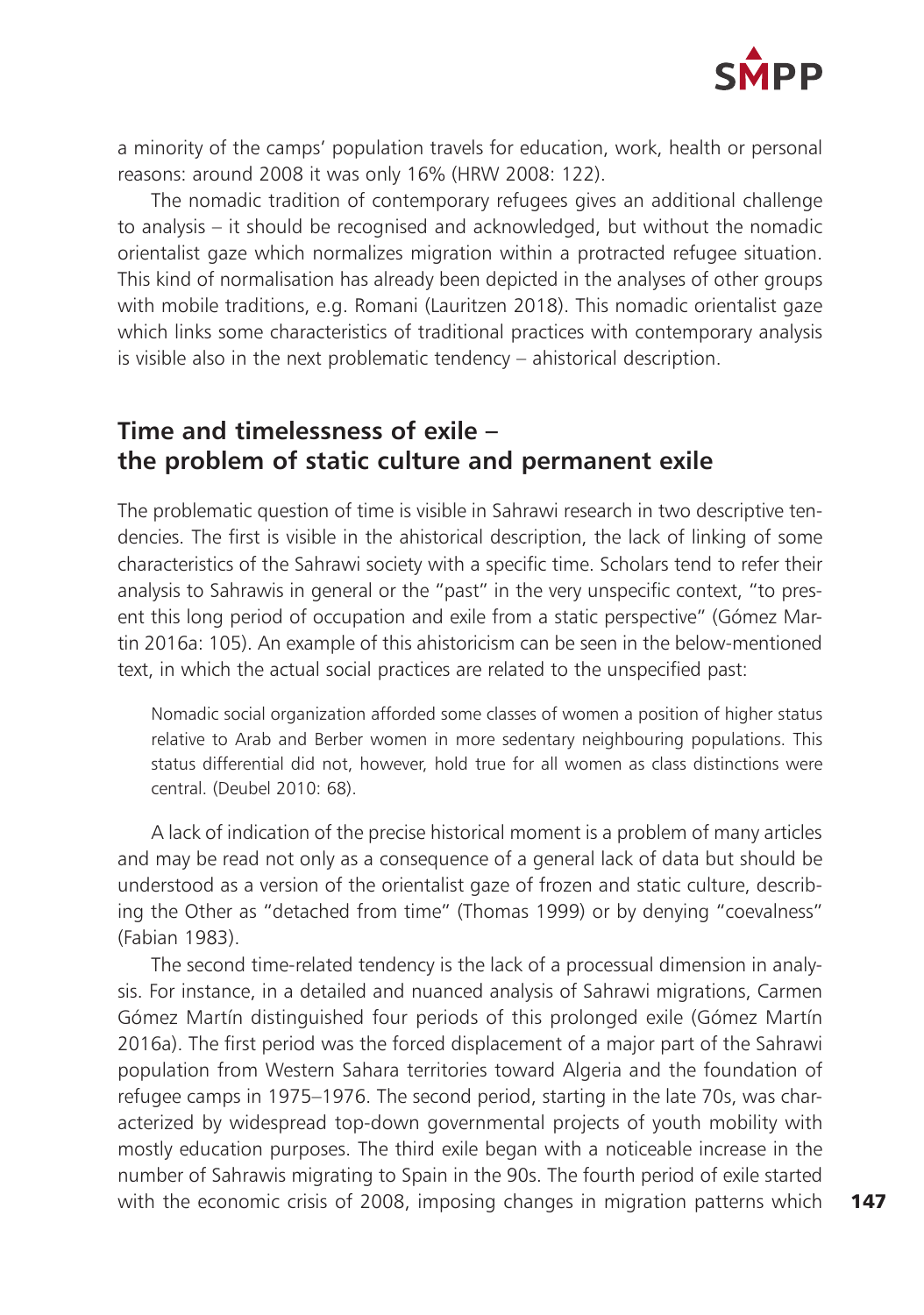from that moment are characterised by its transnationalism, heterogeneity, circular and multiple characteristics (Gómez Martín 2016a).

The idea of four periods of exile came from the interview conducted by Gómez Martín with a young Sahrawi living in Barcelona, who stated that "Sahrawi migration to Spain can be understood as the third period of exile" (2013: 233). The idea seems encouraging and troubling at the same time. It allows for the analysis relating to the temporal and spatial diversity of the different migration periods since 1975. However, the notion is not thoroughly adequate. The problem with this conceptualization is visible in the processual and the historical analysis of migration. The practices mentioned in each period do not belong only to this specific moment, but take place, with varying degrees of intensity, continuously. One of the examples could be a long-distance migration, visible also during the colonial time when it was caused, mostly but not uniquely, by environmental pressures (Gonzalves Perez 1994 in: Gila et al. 2011). This categorization of four periods of exile, however helpful in describing changes in the main patterns of migration and providing tools to understand the variety of destinations and complexity in specific moments for specific groups of people, does not help understand those migration flows as processes and hides the complexity of mobility regimes.

# **The impact of politics on migration and migrants' agency in the context of the refugee regime**

According to traditional conceptualizations, migration movements are forced or voluntary. However, this division has been criticized (Carling 2002, De Haas 2003, Turton 2003) and its problematic inadequacy is visible on the macro (for instance mixedmigration flows) and micro (individual) level. The concept of four periods of exile invites us to reflect on all the migratory movement as connected to the outbreak of war and ongoing stalemate. It gives a good background for a deconstruction of understating actual Sahrawi migration as entirely economic. Examples of the protracted refugee situation, as the Sahrawi case, are a relevant illustration of this entanglement. Bahia Awah, a widely known Sahrawi poet, deconstructs the bipolar division: "economic migration is only a side effect of the misery which exile in the refugee camps has made unbearable over the years" (Gómez Martín 2013: 233). However, using the term exile to describe an ongoing Sahrawi migration is not a solution, as it has certain analytical implications. The first exile was a result of the armed conflict – for many, moving was the only option to survive. All further periods of exile were much less forced.

The political dimensions of migration lie not only in the legal differentiation between voluntary and forced migration. As Alice Wilson claimed "[w]here mobility and state power are jointly scrutinized, two related paradigms often recur: those of

148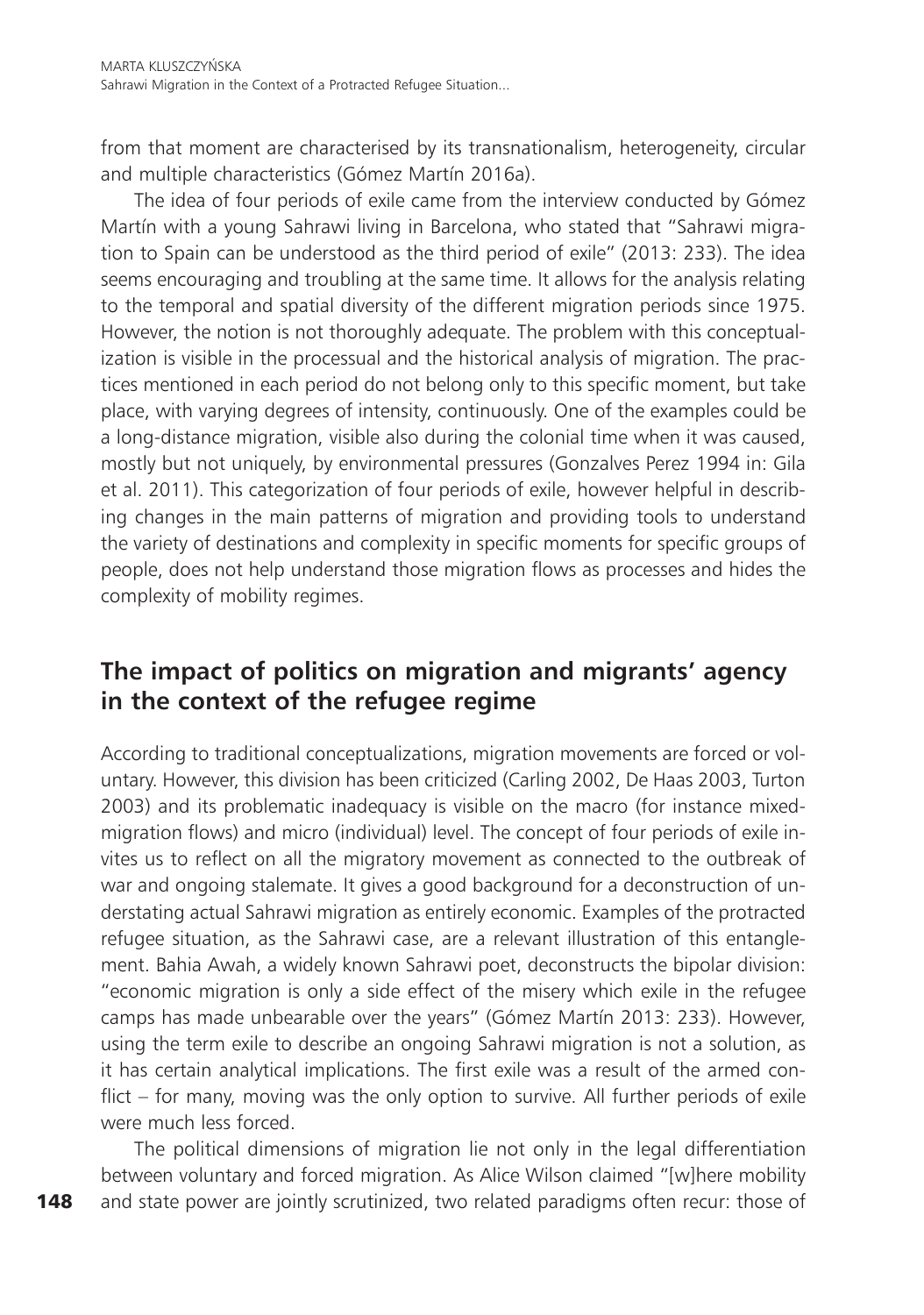

control and escape. In increasingly spectacular ways, state authorities seek to control (unwanted) mobility" (Wilson 2017: 79). By referring to power relations in a Foucauldian sense, Wilson pointed out that the political context of migration and agency is much more complex and that both the actions of states and the aspirations of individuals escape any simple division (Wilson 2017). Studying migration and mobility in a context of a paradox in which, on the one hand, the neoliberal economy and globalisation tend to increase flows, while, on the other hand, the political domain shows the opposite direction, for instance through visa proliferation or by putting obstacles on certain migration flows, is a further research problem.

As Wilson states, both the practice of encouraging and discouraging migration can have strictly political purposes (Wilson 2017). The mobility of these protracted refugees gives us two compelling research problems. On the one hand, there is a lack of knowledge about the willingness and capability to migrate or the voluntary-forced mobility nexus. On the other hand, immobility can be forced as much as migration, therefore, drawing attention to people who are not mobile might be a valid and viable continuation of the migration research conducted so far.

As mentioned before, according to Gómez Martín, the emigration from camps in the late 90s was not well seen by some Sahrawis and was treated as abandoning the national cause (Gómez Martín 2010). However, economic and social remittances from migrants are an essential element of reinforcing social change in the camps themselves (Fiddian-Qasmiyeh 2011a; López Belloso, Mendia Azkue 2009 cited in López Belloso 2016). The importance of Sahrawi migration is so high that from 2007 migrants have a representation in a crucial Sahrawi political meeting – the Congress of Polisario (Gómez Martín 2016b).

The triple promise for a migrating Sahrawi population, the importance of national identity and its interdependence with the pro-independent movement, are seen as some of the factors which strengthen the significance of some destinations (like Spain, being the best example) and reinforce the pattern of circular mobility (Gómez Martín 2010; Wilson 2012a). Transnational theory gave scope to understand the project of transnationalization of care, which relies on multitudes of international connections, mostly within the *Vacaciones en Paz* project – a strategy based on the mobility of youth (Crivello, Fiddian, Chatty 2006). Gómez Martín points out that the top-down project of educational migration has an encouraging impact on the further individual migratory movements toward Spain (Gómez Martín 2013). This interesting path of research concerning the Sahrawis' agency in tackling political constraints is reflected in the attention paid to labour migration, mainly to Spain, understood as economic household strategies (Wilson 2017).

The vulnerability of Sahrawis in Spain lies mostly in the difficulties related to the process of legalization of stay (López Belloso 2016). The legal routes to "have the paper done" for Sahrawis are: the recognition of the Spanish nationality on the basis of being a member of a Spanish Sahara community in the colonial past, the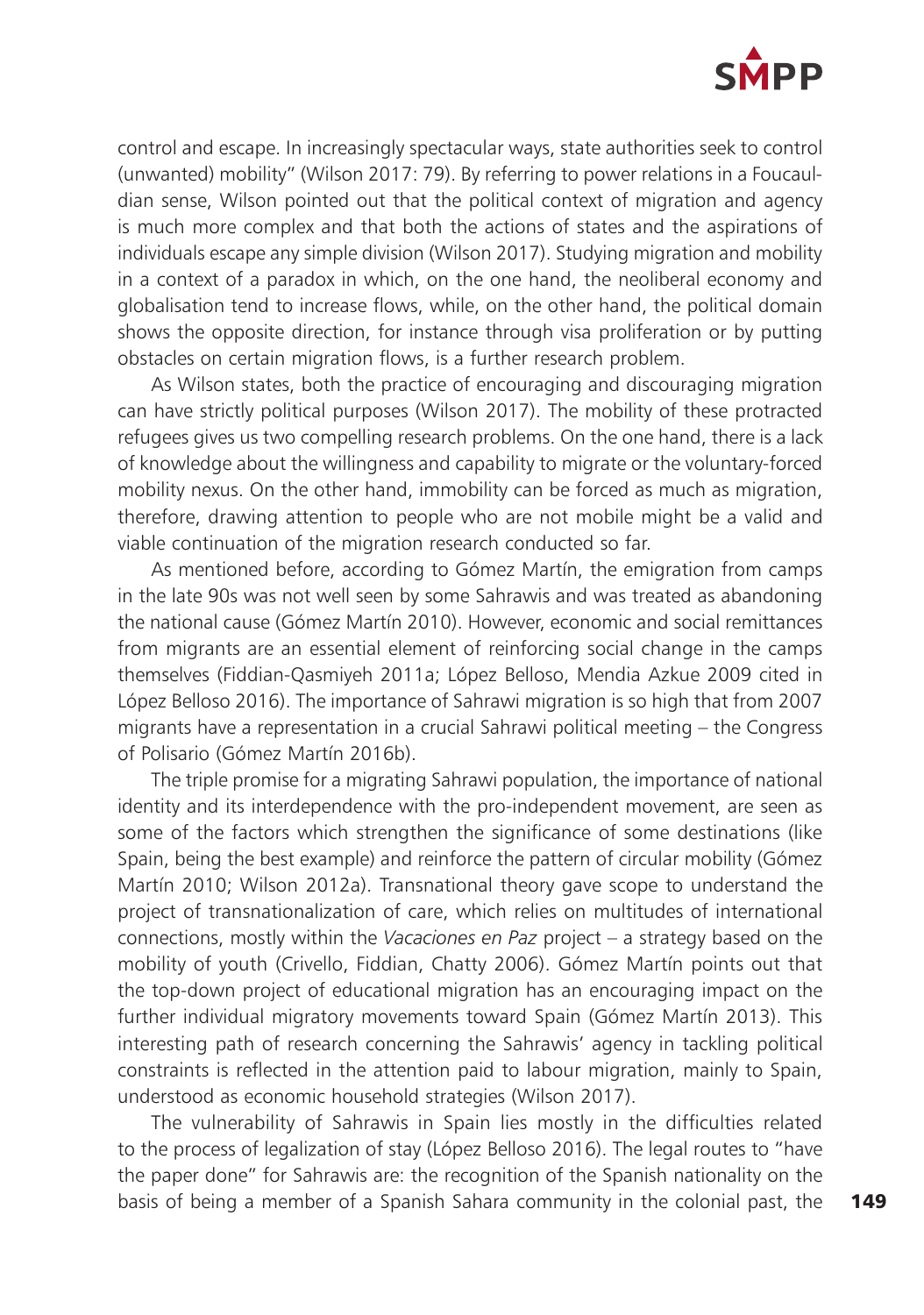recognition of the status of stateless person, the legalization of stay based on Algerian, Moroccan or Mauritanian citizenship and the attempt of acquisition of Spanish citizenship (López Belloso 2016). But the legal obstructions are also visible in the very same process of obtaining visas and passports, which is a long and non-transparent process, consisting of applying for an Algerian passport at headquarters to the SADR Ministry of the Interior, from where it is further processed to Algeria (Wilson 2017).

Sidi Omar indicates the importance of the political commitment of Sahrawis in Spain, contrasting it with the lack of cultural awareness in the educational program (Sidi Omar 2012, cited in López Belloso 2016). However, studies about longing, representation of home and memories of Sahrawi children and youths during their educational stay abroad shows that memories – both inherited and negotiated by younger generations – hold an equally political message (Fiddian-Qasmiyeh 2013a; Fiddian-Qasmiyeh 2013b). To make the picture even more complicated, for some Sahrawis, being a long-term migrant has given space to develop the interesting nexus of being engaged and critical about Polisario in the same moment (Wilson 2012a).

The widely critiqued dependency syndrome emerging in the refugee situation was described as absent within Sahrawi refugees (Voutira, Harrell-Bond 2000). However, because of being one of the examples of the protracted refugee situation, the temporality of camps after more than 40 years is a case of normality in an abnormal situation (Loewenberg 2005) and the self-administration of the camps is just a part of the story about personal agency. The analysis of Elena Fiddian-Qasmiyeh, based on a deep and long-term ethnographic research, is a detailed critique of the relations between Polisario and external institutions, like NGO's, intergovernmental organizations or the pro-Sahrawi international movement, where the image of "ideal women" and "ideal refugee" is homogenizing a heterogeneous group and excluding a part of Sahrawis' representation. At the same time, it is also a critique of all these external institutions and international civil society, whose needs and requirements are reproduced in the narratives of the Sahrawi elite (Fiddian-Qasmiyeh 2014a). The positive image of the camps can influence the normalization of the protracted exile and distract attention from the need to find a durable solution other than the more than four decades old temporary camps (Fiddian-Qasmiyeh 2011b).

### **Gender in migration processes as a viable research problem for further analysis**

Many ethnographic works depict the nexus between sedentarisation and seduction of women in nomadic societies – a process visible also in the Sahrawi society (Fiddian- -Qasmiyeh 2014a). However, according to analyses, Sahrawi women are described as empowered and liberated women with a position equal to man (Fiddian-Qasmiyeh 2009; Fiddian-Qasmiyeh 2014a; Fiddian-Qasmiyeh 2014b; Karaoud 2018), which stands in contrast to the general image of "womenandchildren" refugee as depen-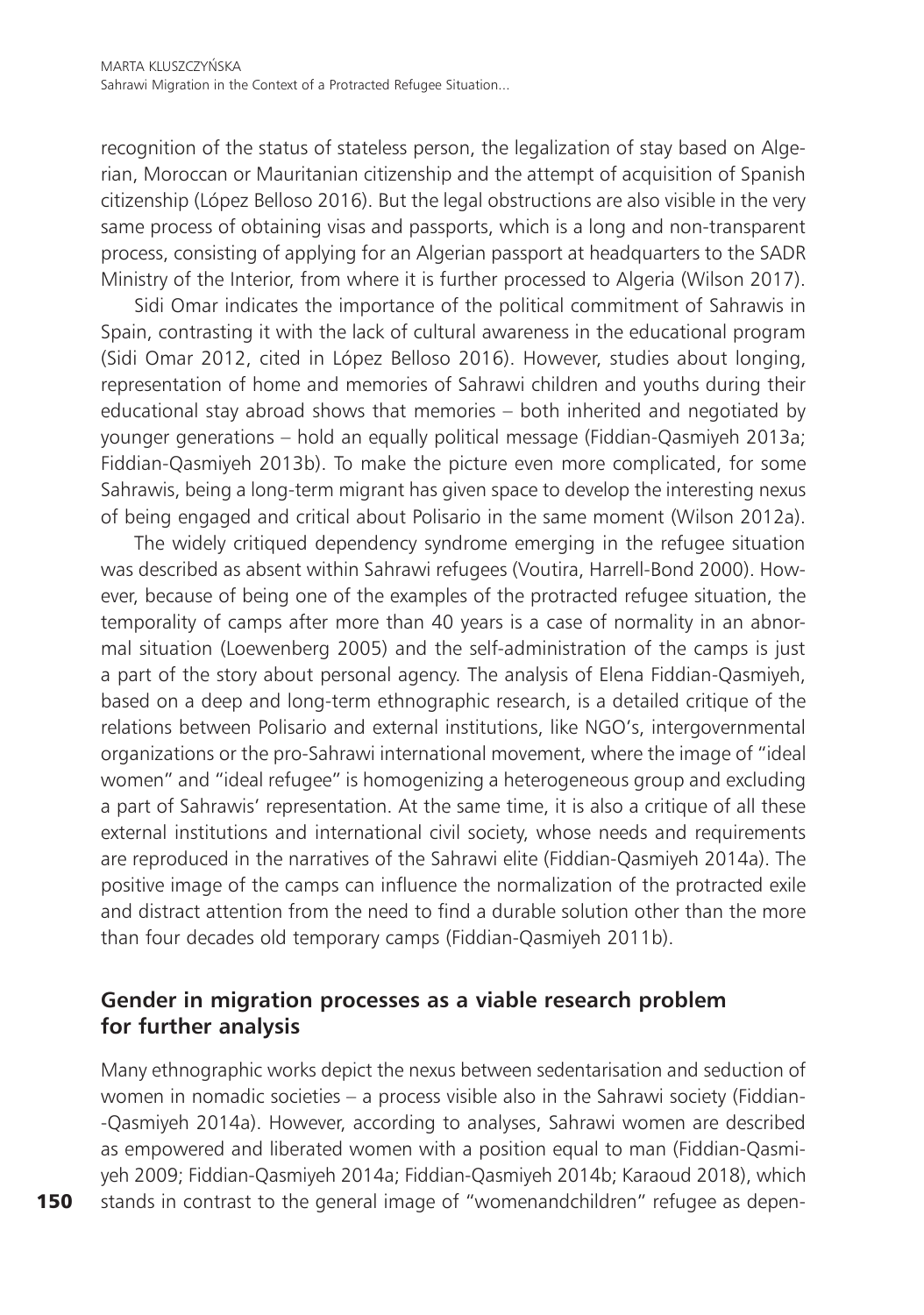

dent and weak. The construction of social, political and technical infrastructure in refugee camps in the middle of the 1970s, done mostly by Sahrawi women with the noticeable absence of men stationing at the military front, is seen as an important step to gender equality. It was a base for the creation of the image of egalitarian Sahrawi society and the Sahrawi women as liberal, secular and empowered in contrast to other Arab, Muslim and refugee groups (Fiddian-Qasmiyeh 2014a). As Fiddian- -Qasmiyeh pointed out, the image of "ideal refugees" in a democratic, egalitarian society, was a crucial strategy of worldwide visibility and continuity of humanitarian aid, what has been termed "the politics of survival" (Fiddian-Qasmiyeh 2014a). However, there is a visible scarcity of knowledge about the socio-cultural context of Sahrawi migration, and the absence of analysis concerning gendered experiences of migration not only focused on women or gender-blind but analysing the migratory movement of people of all genders, as well as the impact of migration on gender roles.

Some articles depict the situation of women, both in Spain or in refugee camps. This focus can be a consequence of an image of Sahrawi female refugees as remarkably emancipated. Nevertheless, in many studies, the situation of migrating women is not a part of the analysis at all, or there is an absence of comparative analysis. We may see an example of this kind of research through an analysis according to which Sahrawi women are confronted with more challenging integration processes and obstacles compared to their male comrades (Garcia Vega et al. 2009), but the conclusions are based on the interviews conducted only with a specific group of women: those cooperating with the pro-Sahrawi movement in Spain. No less important differences in the socio-economic positions within every group are even more hidden. This important note is missing in the majority of works (apart from Fiddian-Qasmiyeh 2014a). Many analyses lack the nuanced view of women as a heterogeneous group, thanks to which we can understand that gender is only one distinction, and the social position and possibilities (also the possibilities to stay/migrate) are connected with socio-economic status, political alliances and many other stratification variables.

## **Final remarks**

In the mid-1990s the UN failed to hold a referendum hoped for by everyone (Gómez Martín 2011) which together with socio-economic changes in that decade influenced an increase in the number of migrating Sahrawis. These migrations are the result of, to mention a few important ones, educational international projects, the grassroots actions of Spanish families, the growing economic inequalities in the camps, the wish to return to a nomadic lifestyle, the harsh environmental conditions or the desire to use the competencies acquired in the course of higher education. However, all these motivations should be read in the context of the protracted refugee situation and concern the heterogeneity of Sahrawis, their trajectories and their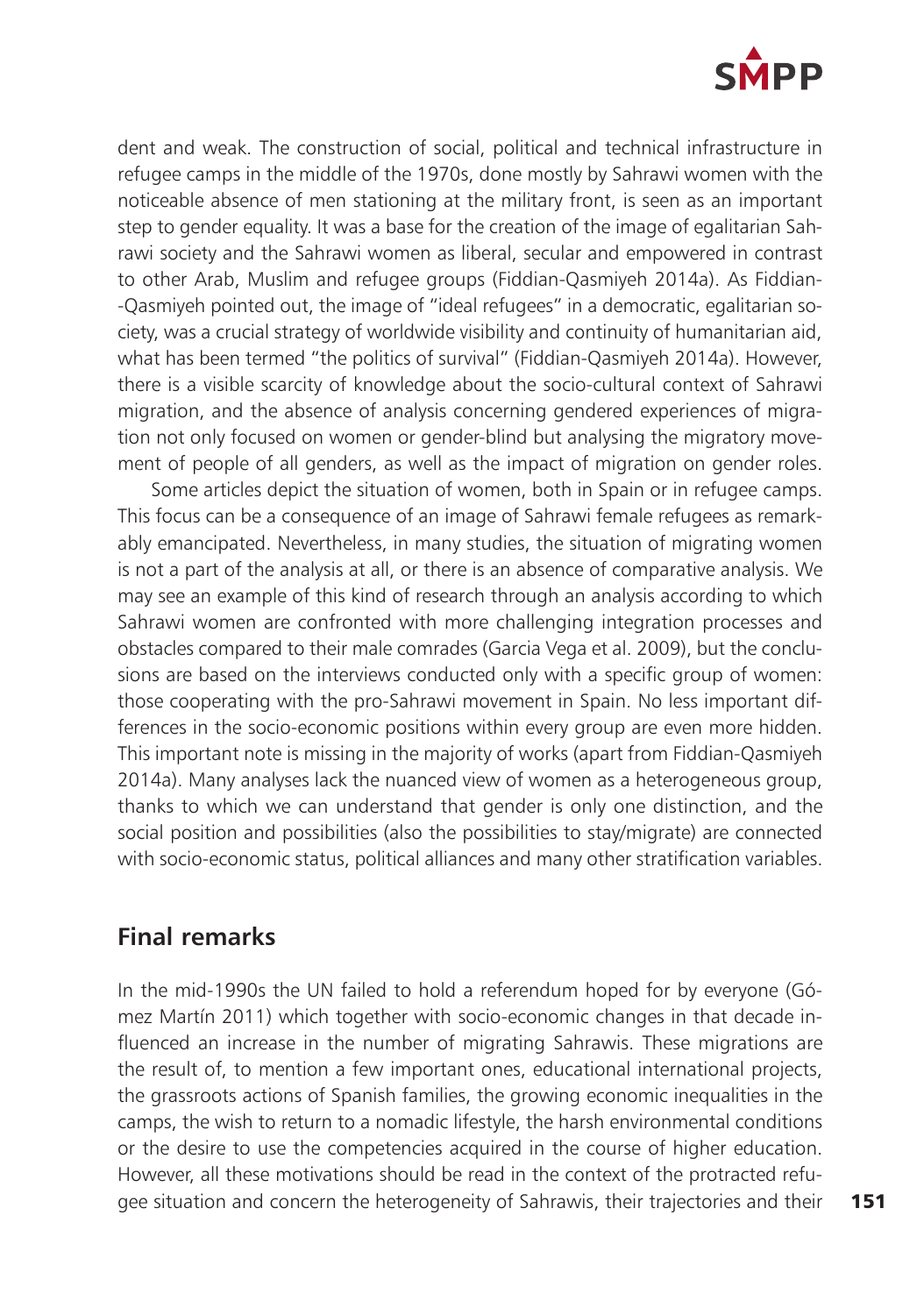situation in the destinations, as well as the immobility of those living in the camps. Despite the complexity of motives and trajectories, both officials, founders of state asylum systems, migration policies and bilateral agreements tend to see migration processes through a lens of bipolar division on forced and voluntary mobility, which labels migration as "forced' or "voluntary" – the division hardly visible during fieldwork and analysis (Erdal, Oeppen 2018).

This article adds to the literature not only by summarising ongoing research of Sahrawi migration, enhancing the existing literature in the field of migration and refugee studies but, above all, by shedding light on some critical points of methodology and analysis on the topic: previous research has been conducted in areas more easily accessible to researchers, and with groups more likely to participate in research, such as artists, academics and young women. It gives us only a partial insight into the question of Sahrawi migration and these voices are sometimes used as representations of the experiences of all Sahrawis, without methodological rigour.

Sahrawis are considered pastoralists. This tradition of movement can have an influence on the normalisation of migration within the context of a protracted refugee situation based on nomadic tradition. This tendency, together with ahistorical descriptions, are visible in some analyses and can be understood as types of orientalist gaze. Additionally, within the literature, there is a thought-provoking analytical inconsistency pointing out the voluntary or forced character of migration, as well as the agency or its lack within the migration regime. Finally, the question of gender within migration processes needs to be analysed more thoroughly, as up to now the analysis was either gender-blind or focused on experiences of women only. Gender, together with other socio-demographic variables are necessary to depict a more comprehensive understanding of the phenomenon of migration within the protracted refugee situation.

Until recently, Sahrawi migration was described mostly in the context of forced displacement caused by the outbreak of the Western Sahara War, within the context of educational migration of youth (Chatty 2010; Fiddian-Qasmiyeh 2009, 2011a, 2013a), or based on research analysing the situation of a particular group of Sahrawis in Spain. However, to understand the complexity of Saharawi migration, as well as their immobility, the context of the protracted refugee situation should be taken into account to a greater extent, with regard to the heterogeneity of the group, migration trajectories and socio-cultural realities of Sahrawis in every destination. It will also enable us to better understand refugee regimes – with the Sahrawi example in a specific post-colonial and post-Cold War context.

#### **References**

Boulay, S. (2016), *'*Returnees' and political poetry in Western Sahara: defamation, deterrence and mobilisation on the web and mobile phones*, Journal of North African Studies*, Vol. 21, Issue 4, p. 667–686.

152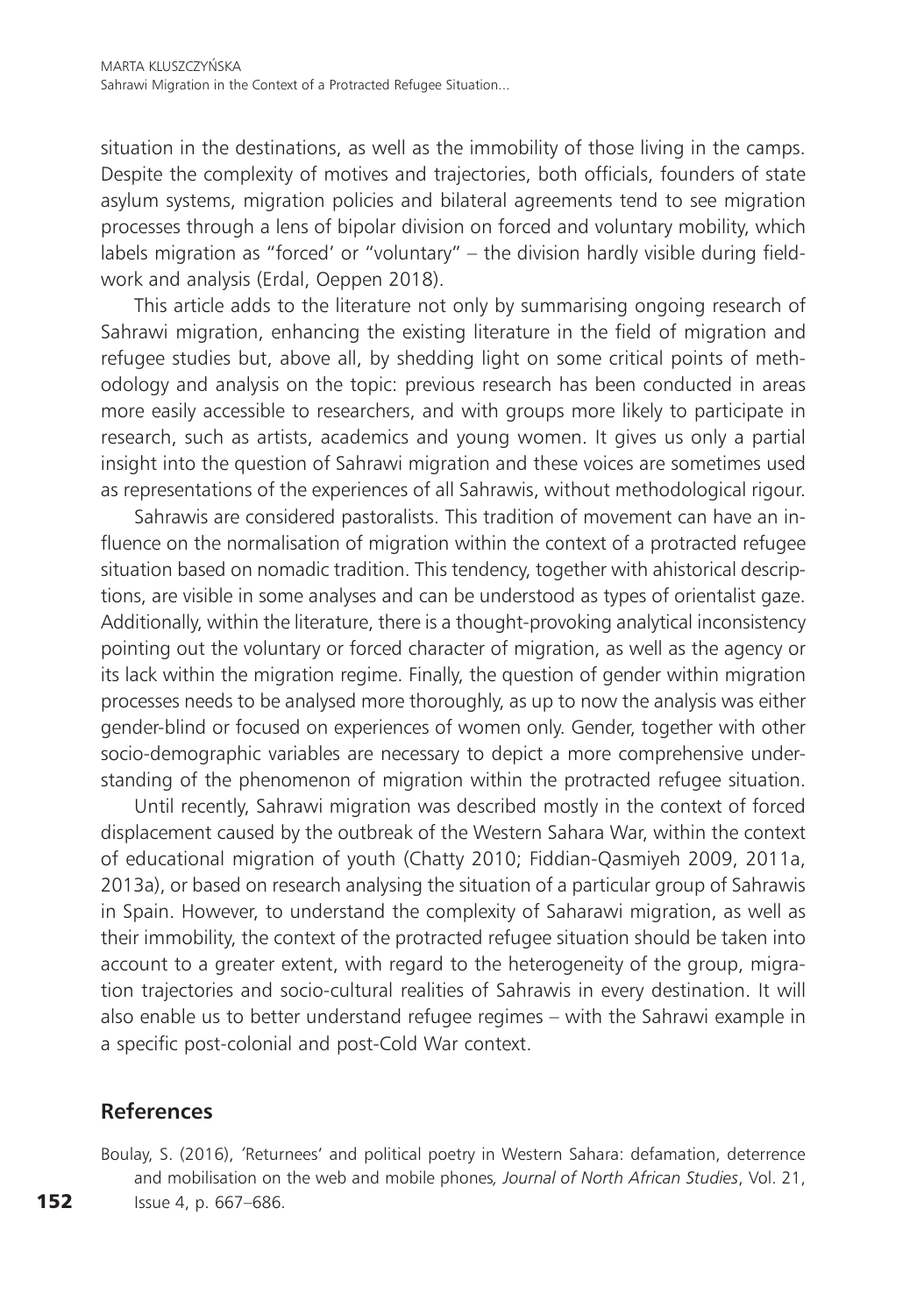

- Carling, J. (2002), Migration in the Age of Involuntary Immobility: Theoretical Reflections and Cape Verdean Experiences*, Journal of Ethnic and Migration Studies,* Vol. 28, Issue 1, p. 5–42.
- Caro Baroja, J. (1955), *Estudios Saharianos,* Madrid: Consejo Superior de Investigaciones Científicas, Instituto de Estudios Africanos.
- Chatty, D. (ed.). (2010), *Deterritorialized youth. Sahrawi and Afghan Refugees at the Margins of the Middle East,* New York: Berghahn Books.
- Chatty, D., Fiddian-Qasmiyeh, E., Crivello, G. (2010), Sahrawis refugee youth in transnational space, in: Chatty, D. (ed.), *Deterritorialized youth. Sahrawi and Afghan Refugees at the Margins of the Middle East,* New York: Berghahn Books.
- Chatty, D., Crivello, G., Fiddian, E. (2005), *The transnationalisation of care. Sahrawi refugee children in a Spanish host program,* FMO Research guide, Lessons Learned Report.
- Claudot-Hawad, H. (2006), A Nomadic Fight against Immobility: the Tuareg in the Modern State, in: Chatty, D. (ed.), *Nomadic societies in the Middle East and North Africa: Entering the 21st century,* Leiden: Brill.
- Crivello, G., Fiddian, E., Chatty, D. (2006), Mobility and the Care of Sahrawi Refugee Youth, *Anthropology News,* Vol. 47, Issue 5, s. 29–30.
- De Haas, H. (2003), *Migration and Development in Southern Morocco: The Disparate Socio-Economic Impacts of out-Migration on the Todgha Oasis Valley*. Nijmegen, the Netherlands: Radboud University.
- Deubel, T. F. (2010), *Between homeland and exile: Poetry, memory, and identity in Sahrawi communities* (PhD dissertation), The University of Arizona, 71(5-A), 1691.
- Erdal, M. B., Oeppen, C. (2018), Forced to leave? The discursive and analytical significance of describing migration as forced and voluntary, *Journal of Ethnic and Migration Studies*, Vol. 44, Issue 6, p. 981–998.
- Fabian, J. (1983), *Time and the Other,* New York: Columbia University Press.
- Fiddian-Qasmiyeh, E. (2009), Representing Sahrawi refugees' "educational displacement" to Cuba: Self-sufficient agents or manipulated victims in conflict?, *Journal of Refugee Studies*, Vol. 22, Issue 3, p. 323–350.
- Fiddian-Qasmiyeh, E. (2011a), Paradoxes of Saharaui refugees´educational migration: promoting self-sufficiency or renewing dependency?, *Comparative Education,* Vol. 47, Issue 4, p. 433–447.
- Fiddian-Qasmiyeh, E. (2011b), Protracted Sahrawi Displacement: Challenges and opportunities beyond Encampment, *Forced Migration Policy Briefing,* May, p. 1–46.
- Fiddian-Qasmiyeh, E. (2012), Invisible refugees and/or overlapping refugeedom? Protecting sahrawis and palestinians displaced by the 2011 Libyan uprising*, International Journal of Refugee Law*, Vol. 24, Issue 2, p. 263–293.
- Fiddian-Qasmiyeh, E. (2013a), The Inter-Generational Politics of 'Travelling Memories': Sahrawi Refugee Youth Remembering Home-Land and Home-Camp*, Journal of Intercultural Studies,*  Vol. 34, Issue 6, p. 631–649.
- Fiddian-Qasmiyeh, E. (2013b), Transnational childhood and adolescence: mobilizing Sahrawi identity and politics across time and space, *Ethnic and Racial Studies*, Vol. 36, Issue 5, p. 875–895.
- Fiddian-Qasmiyeh, E. (2014a), *The Ideal Refugees: Islam, Gender, and the Sahrawi Politics of Survival,* Syracuse, New York: Syracuse University Press.
- Fiddian-Qasmiyeh, E. (2014b), Transnational abductions and transnational responsibilities? The politics of 'protecting' female Muslim refugees abducted from Spain*, Gender, Place and Culture: A Journal of Feminist Geography,* Vol. 21, Issue 2, p. 174–194.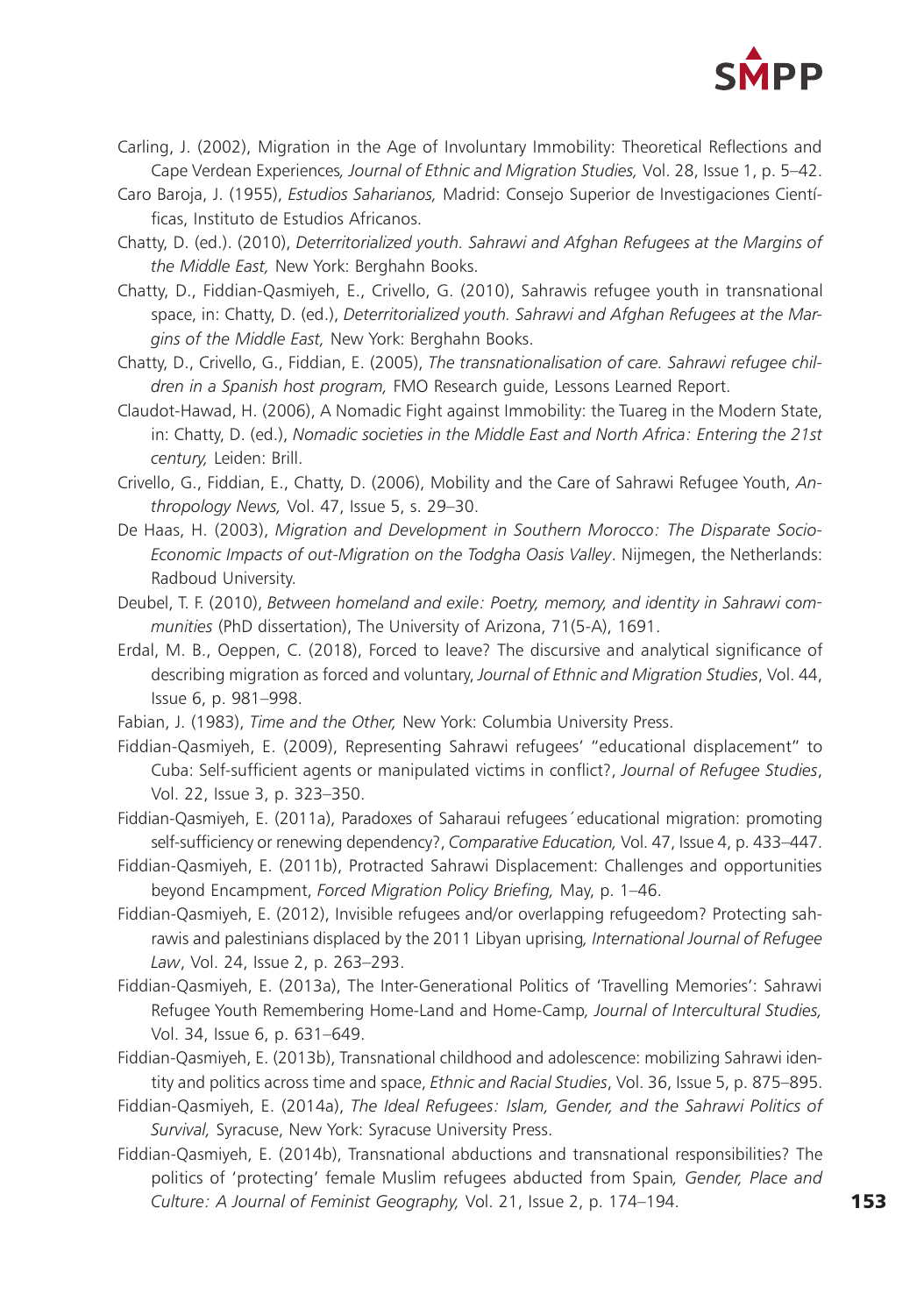- Fiddian-Qasmiyeh, E. (2015), *South-South Educational Migration, Humanitarianism and Development. Views from the Caribbean, North Africa and the Middle East,* Oxford: Routledge.
- Frilund, R. (2019), (Transit) migration via Nepal and India: Tibetans en route to the West, *Migration Studies*, Vol. 7, Issue 1, p. 21–38.
- Gabriel, E. M., Holley, R. M. (2014), The Evolution of US and Moroccan Policy on Western Sahara From Conflict to Cooperation, in: Boukhars, A., Roussellier, J. (eds.), *Perspectives on Western Sahara: Myths, Nationalisms, and Geopolitics,* Lanham: Rowman & Littlefield Publishers, p. 163–184.
- Garcia Vega, E., Ahmed-Salem, F., Fernandez Garcia, P., Gonzales Menenez, A. M. (2009), Una aproximacion a la realidad de las mujeres saharauis, *Migraciones,* Vol. *25*, p. 69–88.
- Gila, O. A., Zaratiegui, A. U., De Maturana Diéguez, V. L. (2011), Western Sahara: Migration, Exile and Environment, *International Migration*, Vol. 49 (Suppl.1), p. e146–e163.
- Glick Schiller, N., Salazar, N.B. (2013), Regimes of Mobility Across the Globe*, Journal of Ethnic and Migration Studies*, Vol. 39, Issue 2, p. 183–200.
- Gómez Martín, C. (2010), *Saharauis: una migración circular entre España y los campamentos de refugiados de Tinduf,* in: C. de Castro Pericacho (ed.), [Mediterráneo migrante:](https://dialnet.unirioja.es/servlet/libro?codigo=443438) tres décadas de flujos migratorios, Universidad de Murcia, p. 29–43.
- Gómez Martín, C (2011), *La Migración saharaui en España. Estrategias de Visibilidad en el Tercer Tiempo del Exilio,* Leipzig: Editorial Académica Española.
- Gómez Martín, C. (2013), La literatura saharaui contemporánea y su desarrollo en el contexto migratorio español, *RIPS. Revista de Investigaciones Políticas y Sociológicas*, Vol. 12, Issue 2, p. 229–241.
- Gómez Martín, C. (2016a), De exilios y migraciones económicas. La movilidad espacial de los saharauis como parte del ingenio aguzado de la supervivencia, in: Barrañeda, I., Ojeda, R. (ed.), *Sahara Occidental. 40 años después,* Madrid: Los libros de la catarata, p. 105–116.
- Gómez Martín, C. (2016b), La organización política y social de los saharauis en España. Desarrollo y desafíos de las asociaciones de migrantes*, Kamchatka. Revista de Análisis Cultural*, Vol. 7, p. 125–138.
- Gómez Martín, C., Correa Álvarez, A. (2015), La emigración cubana y saharaui. Entre la "traición" y la esperanza, *Íconos – Revista de Ciencias Sociales*, Vol. 19, Issue 51, p. 83–98.
- HRW (2008), *Human Rights in Western Sahara and in the Tindouf Refugee Camps*, New York: Human Rights Watch.
- HRW (2021), *World Report 2021. Events of 2020*, New York: Human Rights Watch.
- Huisman, K.A., (2011), Why Maine? Secondary migration decisions of Somali Refugees, *Ìrìnkèrindò a Journal of African Migration*, Issue 5. p. 55–98.
- Karaoud, A. (2018), War, culture, and agency among Sahrawi women refugees: A photo-essay, *Gender and the Media: Women's Places. Advances in Gender Research*, Vol. 26, p. 15–27.
- Kleist, J.O. (2018), *The Refugee Regime: Sovereignty, Belonging and the Political of Forced Migration*, in: Pott A., Rass C., Wolff F. (eds), *Was ist ein Migrationsregime? What Is a Migration Regime?*, Wiesbaden: Springer VS.
- Lauritzen, S. M. (2018), Nomadism in Research on Roma Education, *Critical Romani Studies*, Vol. 1, Issue 2, p. 58–75.
- Lindholm Schulz, H. (2003). *The Palestinian Diaspora,* London, New York: Routledge.
- Loewenberg, S. (2005), Displacement is permanent for the Sahrawi refugees*, Lancet*, Vol. 365,
- Issue 9467, p. 1295–1296.